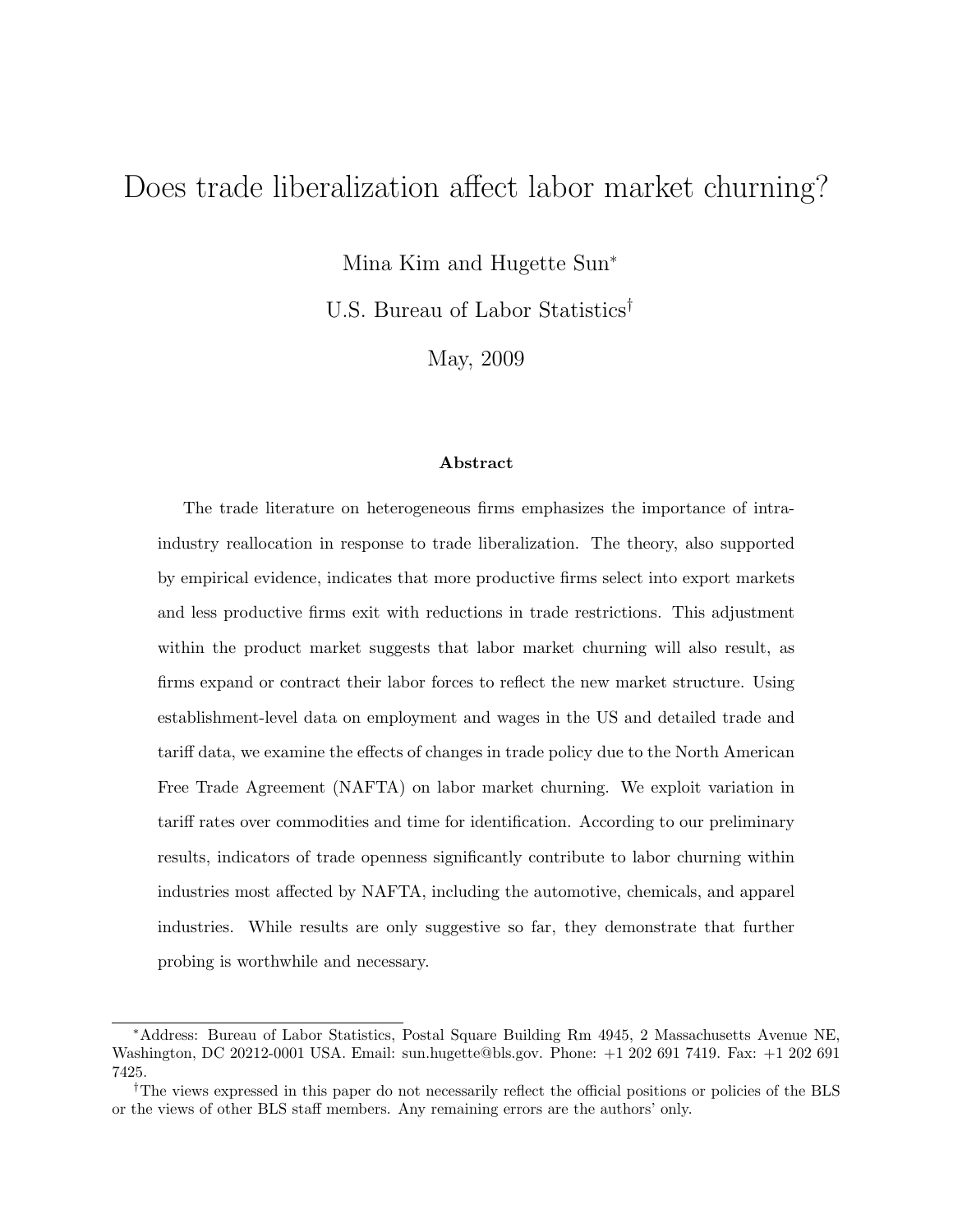# 1 Introduction

The trade literature on heterogeneous firms finds that international trade can affect interfirm reallocations within an industry (Melitz, 2003). Empirical evidence suggests that greater trade openness causes more productive firms to select into export markets, while less productive firms exit (Bernard and Jensen, 1999; Aw, Chung, and Roberts, 2000). This movement in the industry suggests that labor market churning will also result from trade liberalization, as firms expand or contract their labor forces to reflect the new market structure. This issue warrants further attention since labor reallocation plays a key role in determining the welfare implications of trade policy. However, little has been done to find a direct link between trade liberalization and labor market churning.

In this paper, we draw upon an establishment-level longitudinal dataset of employment and wages in the United States (US) to investigate this link between trade liberalization and labor market churning. This dataset allows us to address the labor market implications of Melitz's heterogeneous firm model, where trade liberalization is followed by intra-industry inter-firm reallocations. Specifically, we can examine this question within the context of the North American Free Trade Agreement (NAFTA), which is the second largest preferential trade agreement in the world.

NAFTA came into effect on January 1, 1994 and superseded the previous Canada-US Free Trade Agreement (CUSFTA). Many tariffs were eliminated immediately, while others had been phased out over periods of 5-15 years. For example, the average US tariffs on motor vehicles dropped 2.5% in 1994, while US tariffs on Mexican light trucks were cut from 25% to 10% initially and then were completely eliminated by 1998 (Villareal, 2002). Likewise, Mexican tariffs on motor vehicles and parts were reduced by half in 1999 and completely phased out by 2003 (Villareal, 2002). The agreement also includes provisions governing the regulation of investment, transportation, and financial services, for example (Hufbauer and Schott, 1993). Since NAFTA came into effect, Mexico has become the second largest trading partner of the US, just behind Canada (USITC). Similarly, Canada's share of US imports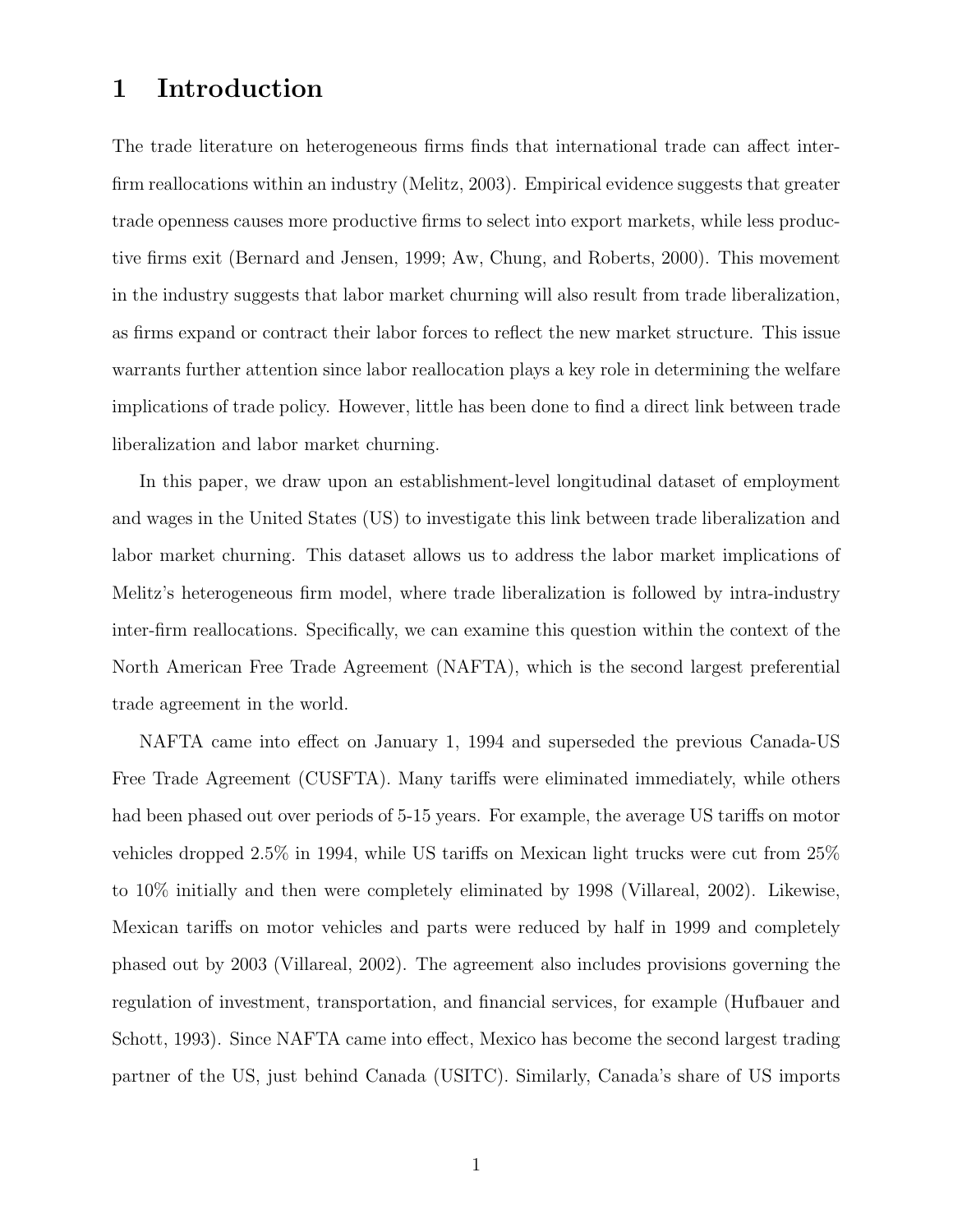has increased since CUSFTA implementation (Romalis, 2007).

We exploit the variation in tariff rates over commodities and time to identify the effect of trade liberalization on labor churning within an industry. Our very preliminary work begins by looking at the impact of NAFTA on the top industries by trade volume. These industries include the two most highly impacted industries – the apparel and automotive industries.<sup>1</sup> Results show that indicators of trade liberalization significantly contribute to labor churning within industries most affected by NAFTA, such as the automotive, chemicals, and apparel industries. These results are only suggestive, but they demonstrate that further probing is necessary.

We face some difficulty in distinguishing the effects of NAFTA from other macroeconomic events that occurred during the same time period. In the 1990's, Villareal (2002) points out that the US underwent an expansion period. To address this issue, we use a differencein-differences approach, grouping U.S. states in terms of export volume to Canada and Mexico, to see how NAFTA differentially affected within-industry churning in states with high versus low export volumes. The recession in Canada between 1989 and 1991 and the peso devaluation that occurred from late 1994 to 1995 present additional potential issues. Since we have data for a long time period, we can also follow Frías et al.  $(2009)$  and compare estimates for the peso crisis period to analogous estimates for periods before and after the crisis period. In essence, we are proposing a difference-in-difference-in-differences approach to isolating the effects of NAFTA. Contingent upon obtaining access to additional establishment-level employment data from countries such as the United Kingdom, France, South Korea, and Japan, we hope to better address this issue by using synthetic control methods (i.e. Abadie et al., 2007). The idea is to use a weighted combination of regions as a comparison for the treated group in analyzing policy interventions.

This paper is most related to Haltiwanger et al. (2004), which analyzes the extent to which trade liberalization increases the pace of within industry job reallocation for a

<sup>1</sup>These two industries were found to be the most highly impacted industires by the Congressional Research Service based on percentage change in trade patterns and the number of workers applying for the NAFTA Transitional Adjustment Assistance (NAFTA-TAA) program (Villareal, 2002).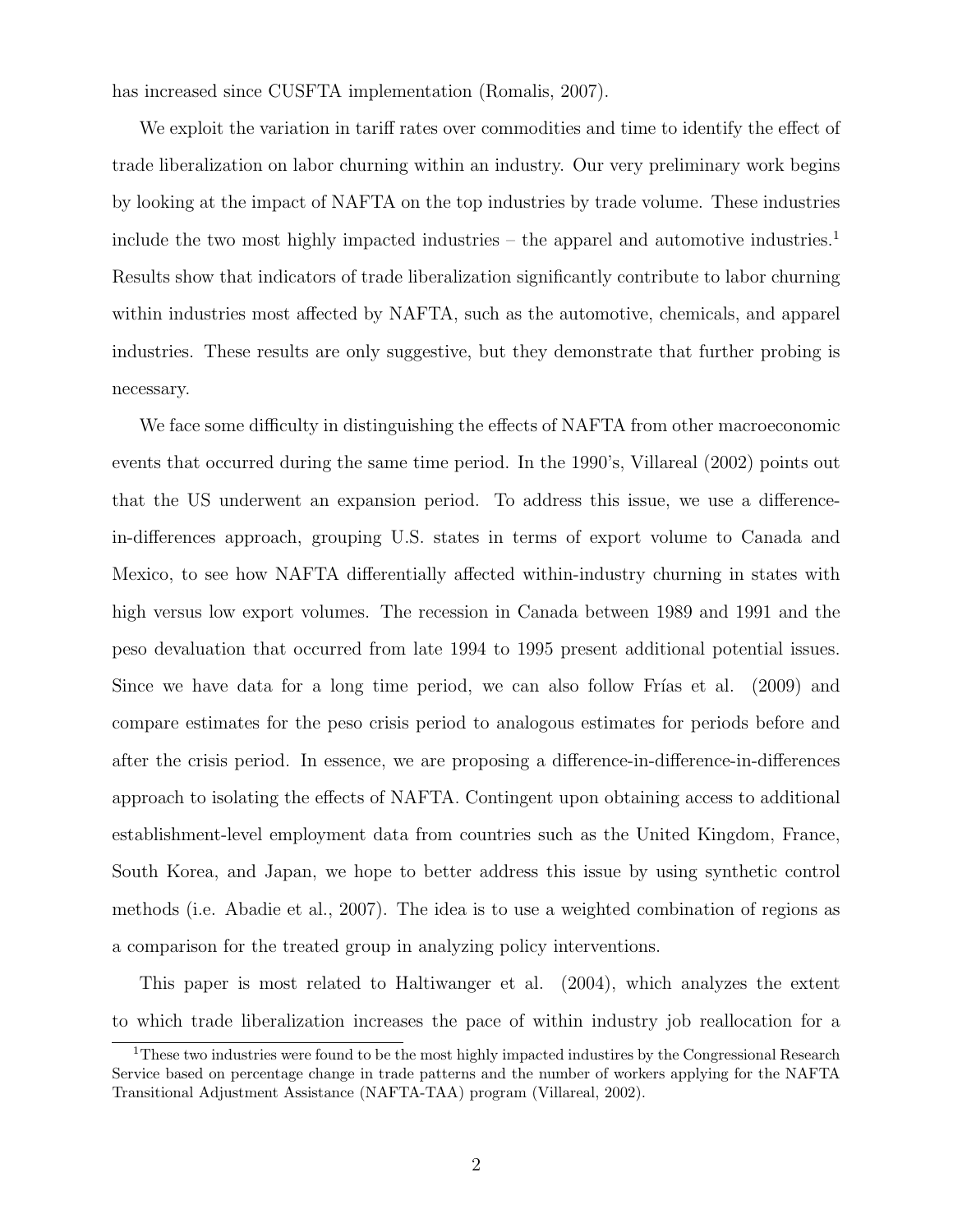set of Latin American countries. They use unique harmonized statistics on job flows by sector, country, and year constructed from plant-level manufacturing surveys. They exploit country, year, and sectoral variation in tariff and exchange rate data to identify the response of job flows to increase competition from trade liberalization. They find that reductions in tariffs and exchanges rates do indeed lead to increases in the pace of job reallocation within an industry, and may be associated with costs including net employment growth. While Haltiwanger et al. (2004) relies in part on cross-country variation, we abstract from country specific institutional issues and instead exploit the variation in tariffs across commodities within a sector. Moreover, trade liberalization across Latin American countries has taken on different forms. We focus our analysis on the particular form of trade liberalization as specified in the NAFTA agreement. In addition, unlike Haltiwanger et al. (2004), we are able to carry out our analysis at the establishment level and control for establishment characteristics such as firm size, which papers such as Frías et al.  $(2009)$  use to proxy for productivity.

Levinsohn (1999) also looks at the effect of trade liberalization on job turnover, but within the context of Chilean unilateral liberalization. The study finds that firm size and trade orientation matters when looking at patterns of job creation and destruction. However, the magnitude of the macroeconomic shocks experienced in Chile during the same period overwhelmed any differential results from trade liberalization, and thus the study was unable to find any employment effects as a direct result of trade liberalization. As described above, our econometric methods can difference out the effects of macroeconomic shocks so that we can link employment patterns to the conditions of NAFTA.

Recent single country studies of Argentina, Brazil, and Uruguay highlight the relationship between trade liberalization and intra-industry reallocation. Sanchez and Butler (2004) find that trade liberalization and labor market reforms in Argentina have led to the displacement of inefficient firms by more efficient entrants. Furthermore, they find that this reallocation has been accompanied by intensified job churning. However, their analysis was done at the sectoral level. Casacuberta et al. (2002) and Ribeiro et al. (2002) both use establishment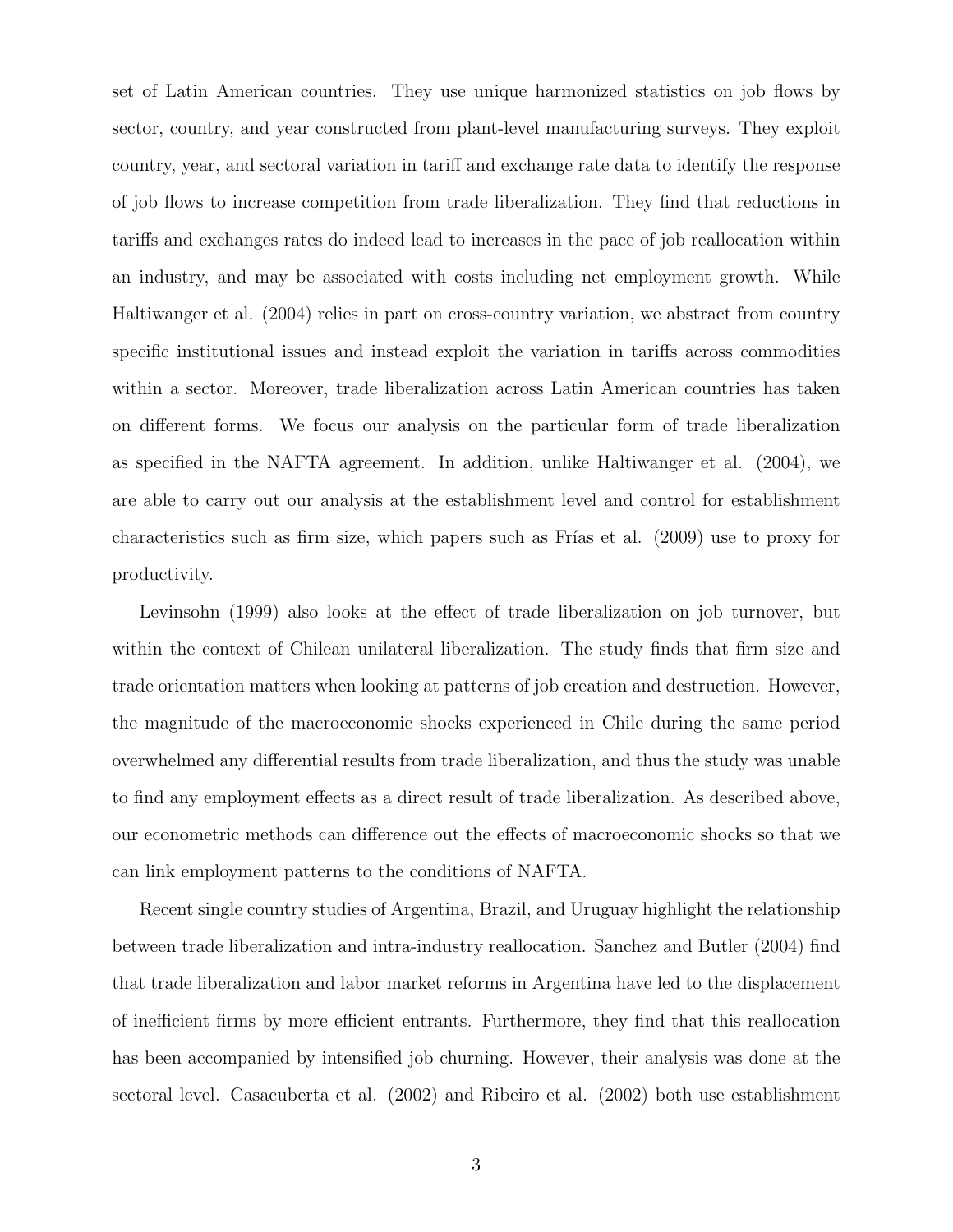level data to examine the effect of trade liberalization on labor market churning in Uruguay and Brazil, respectively, but they find conflicting results. Casacuberta et al. (2002) finds that increased openness to trade results in higher gross flows of labor. Ribeiro et al. (2002) concludes that tariffs in Brazil have no effect on job or worker flows. The discrepancy may stem from the fact that these two papers suffer from severe data limitations in their ability to follow establishments over time.

The rest of the paper proceeds as follows. The next section briefly discusses the theory motivating our empirical investigation. Section 3 describes the data and is followed by a description of our econometric strategy in Section 4. Section 5 presents our preliminary results. Section 6 concludes.

# 2 Theoretical Motivations

Although the main contribution of this paper is empirical, we provide theoretical motivations for our empirical specification. The underlying framework that we consider is Melitz's (2003) model of heterogeneous firms under monopolistic competition and perfectly competitive labor markets.<sup>2</sup> Firms have the same production technology, but differ in their intrinsic productivity, based on a draw from a distribution. Each firm receives a draw after paying a fixed entry cost. Plants with productivity draws that are too low exit immediately. The remaining firms in the market sort themselves based on their productivity draws. The firms with the highest productivity draw pay another fixed cost and enter the export market. Trade liberalization lowers the productivity cutoff values at which a firm exits the entire market and increases the productivity level requirement for a firm to enter the export market.<sup>3</sup> This sorting of firms and resulting product market churning illustrates the importance

<sup>2</sup>Traditional trade models assume perfectly competitive product and labor markets with homogeneous firms and predict intersectoral factor reallocation when trade barriers are removed. The Ricardian model predicts that resources reallocate to sectors with comparative advantage, while the Hecksher-Ohlin model predicts that resources reallocate to the sectors intensive in the relatively abundant factor.

<sup>3</sup>The Eaton and Kortum (2002) model with heterogeneous firms in a perfectly competitive environment leads to a similar result. Firms receive an idiosyncratic shock as consumers search worldwide for the lowest priced products. Trade induces productivity enhancing reallocations within industries.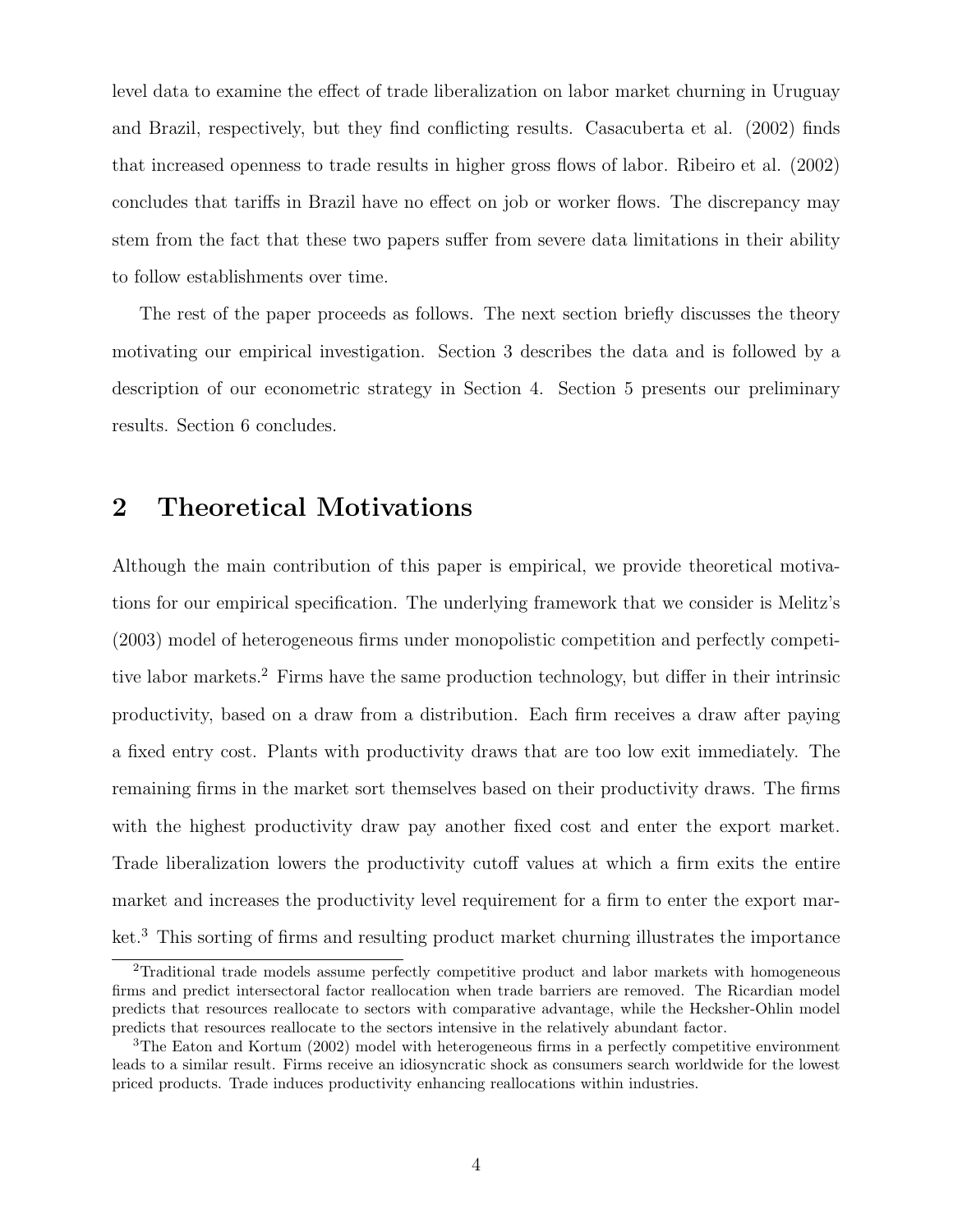of also considering the implications of trade liberalization on labor market churning.

Numerous extensions relaxing the assumption of perfectly competitive labor markets have been introduced. One such extension marries the heterogeneous firms model with an efficiency wage model in order to examine how labor markets adjust to product market churning. In this extension by Davis and Harrigan (2007), firms imperfectly observe worker effort and pay efficiency wages to discourage shirking. There is involuntary unemployment that is little affected by trade liberalization. At the same time, trade liberalization leads to tremendous churning in the labor market, especially for the firms at the bottom of the productivity distribution where they exit altogether, or in the middle of the distribution, where the firms enter the export market. Simulations show that this churning results in substantial job losses of "bad" jobs paying below average wages and also job losses of "good" jobs of up to 25%.

Helpman, Itskhoki, and Redding (2008) propose an alternative model based on Melitz (2003) that incorporates search and screening frictions. As before, firms are heterogeneous in terms of productivity, while workers are heterogeneous in terms of unobserved ability. Each firm pays a search cost to match with a worker and a screening cost to determine a worker's ability relative to some cut-off value. Firms then sort along two dimensions – worker and firm productivity. More productive firms screen for a higher ability and hire a smaller fraction of sampled workers than less productive firms. Since these higher productivity firms in the export market screen workers more, it becomes more costly to replace them. On the other hand, a move from autarky to trade results in higher unemployment, since lower productivity firms exit the market and these higher productivity firms are more selective about which workers they hire. On the other hand still, trade liberalization has a nonmonotonic relationship with unemployment as less productive firms with lesser screening begin to enter the export market.

While unemployment is not the focus of this study, these extensions seem to imply that higher productivity firms tend to experience less labor market churning. Given that we have data on the size and average quarterly wage of each establishment we may be able to directly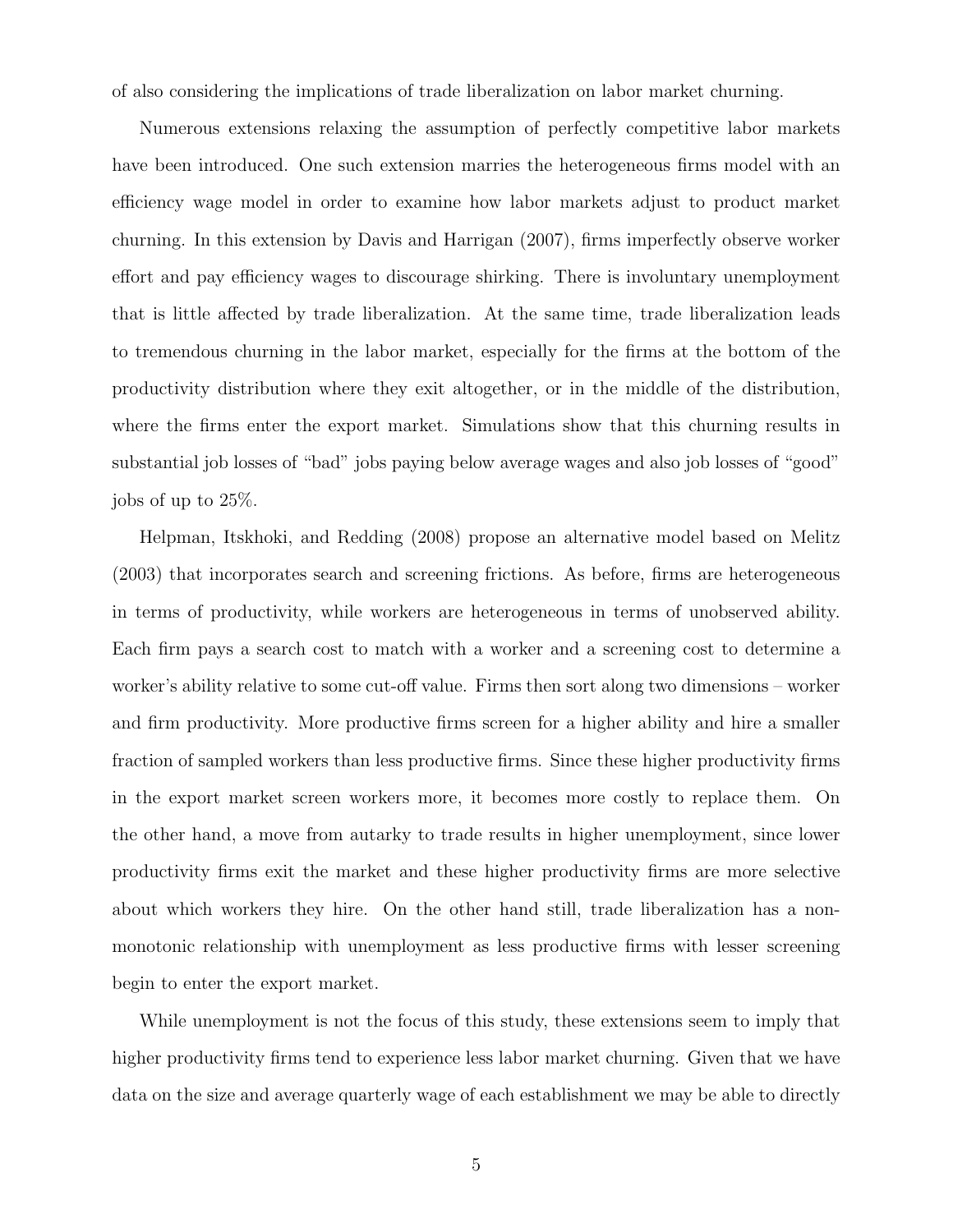address the distinction between churning of good jobs versus bad jobs.

### 3 Data

Our preliminary work is based on data for the top ten industries by trade volume with Canada and Mexico using the North American Industry Classification System (NAICS) four-digit codes.<sup>4</sup> Descriptions of each NAICS four-digit category are provided in Appendix A. A summary of the data is shown in Table 1.

#### 3.1 Employment and Wages Data

Employment and wages data are taken from the Quarterly Census of Employment and Wages (QCEW) of the US Bureau of Labor Statistics (BLS). Data is available from 1990 to the present for a near census of establishments, or plants, at the NAICS six-digit industry level.<sup>5</sup> The BLS defines an establishment as an economic unit, such as a farm, mine, factory, or store and typically at a single location and engaged in one, or predominantly one, industry. An establishment can be part of a larger firm, though it could also be the case that an establishment is the entire firm.

Prior to 1991, employers were allowed to submit a summary for multiple establishments within a county, if the establishments were in the same industry. Beginning in 1991, the QCEW has collected data at the establishment level whenever possible. While the reporting unit is usually an individual establishment, it has not always been possible to collect data at this level. Sometimes, a firm may choose to combine multiple establishments as a reporting unit. For this reason, each observation should be considered as a reporting unit rather than an establishment. In the data, reporting units are delineated by an identification number.

These reporting units may decide to split their reporting into multiple reporting units, or alternatively it may be the case that an establishment was split into multiple establishments

<sup>&</sup>lt;sup>4</sup>We chose, for our top ten, the NAICS codes that appeared most often, when ranking NAICS for each year from 1997 to 2008.

<sup>&</sup>lt;sup>5</sup>The QCEW includes all workers covered by State unemployment insurance (UI) programs or the Unemployment Compensation for Federal Employees program.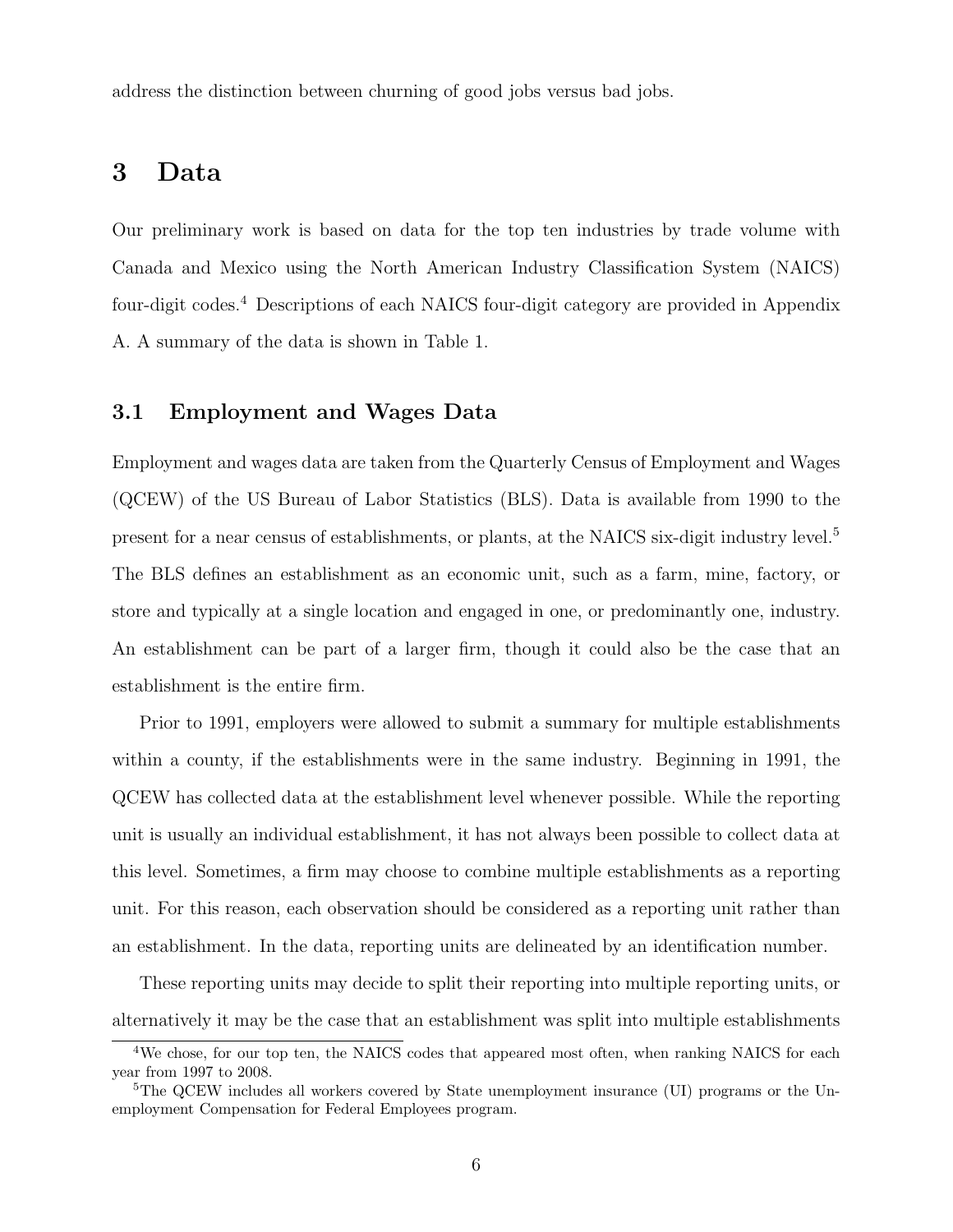and sold to another firm. In the data, we observe when one observation splits into multiple observations. However, we do not know whether the split should be attributed to the former or the latter reason. Thus, we take a more conservative approach to this "breakout" and assume that a change in ownership did not occur, as we would like to avoid overestimating the amount of labor market churning in the economy. More specifically, we base our quarter to quarter changes on the employment of the larger reporting unit at the time of the breakout.

Likewise, multiple reporting units may decide to report as a single unit, or multiple establishments may consolidate into a single establishment. In the case of a "consolidation", we calculate quarter to quarter employment changes based on the employment levels of the smaller units in the base period.

Table 2 gives a count of unique establishments involved in breakouts and consolidations in each industry. In total, 4% of the establishments experience some sort of breakout or consolidation. These events may even occur multiple times for these establishments.

Some reporting units are involved in a complicated series of breakouts and consolidations that involve up to over 100 reporting units. In these cases, quarter to quarter links need to be investigated on an individual basis in order to disentangle the complications that result from a change in the QCEW's firm-identification numbering system. For now, we exclude these cases until we have the time to do this analysis. Nearly 0.4% of the observations are excluded for this reason.<sup>6</sup> Table 3 shows the number of observations that we exclude by NAICS code for this reason.

We also exclude observations that relate to the entry and exit of reporting units into the data. These reporting units are only excluded in the quarter of entry or exit, eliminating cases where employment is zero in one quarter.

Employment data is available monthly and represent the number of workers covered under the UI program, who worked during, or received pay for, the pay period including the 12th of the month. Since QCEW data is processed quarterly, the most consistent reporting of employment is the data from the 3rd month of the quarter, so we use this measure to

<sup>&</sup>lt;sup>6</sup>Note that an establishment may be excluded in multiple quarters.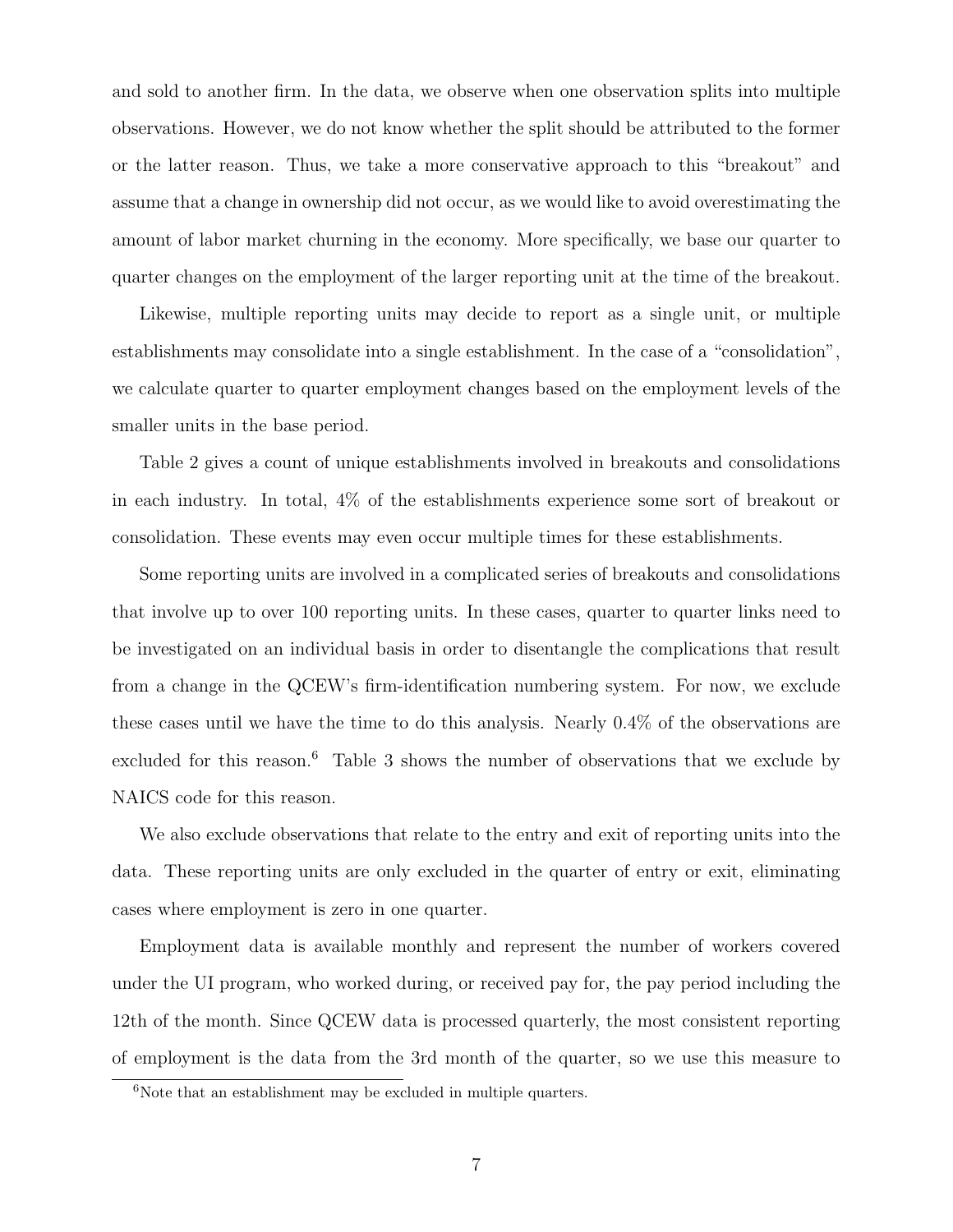represent monthly employment. The unemployment will help take into account cyclical effects on changes in labor over time.

Wages represent total compensation paid during the quarter at the establishment level, regardless of when services were performed. Compensation includes wages, as well as pay for vacation and other paid leave, bonuses, stock options, tips, the cash value of meals and lodging, and in some States, contributions to deferred compensation plans (such as 401(k) plans). We use this data to calculate average monthly wage at each reporting unit. We think it is important to control for wage differences between firms, as it may proxy for some firm level differences that might affect changes in labor.

### 3.2 Tariff and Trade Data

Tariff data for the US is based on tariff schedules from the United States International Trade Commission. Data is available on their website for the years beginning in 1997 to the present. A compilation of the tariff data for years 1989-2001 is available from Feenstra, Romalis, and Schott (2002). US tariffs are set at the HS eight-digit commodity level.

Tariff data for Canada and Mexico are available for most years from the World Bank World Integrated Trade Solution (WITS) database. Data for Canada is available for years 1989, 1993, 1996-2007, while data for Mexico is available for years 1991, 1995, 1997-2006. For the years where the data is unavailable, we use the last levels for which the data were available.

Ad valorem equivalent rates are calculated for specific tariffs by dividing the specific tariff by the price of the commodity (Stawowy, 2001). The world import unit value price is used as a proxy for the price when import data is available. Since the employment data is defined at the NAICS six-digit level, the data is aggregated from the HS eight-digit level to the NAICS six-digit level by taking trade-weighted averages using concordance tables of Feenstra, Romalis, and Schott (2002). For US tariffs, we weight by imports, while for Mexico and Canada tariffs we weight by exports, since import data from Mexico and Canada are not available at a fine enough level of disaggregation.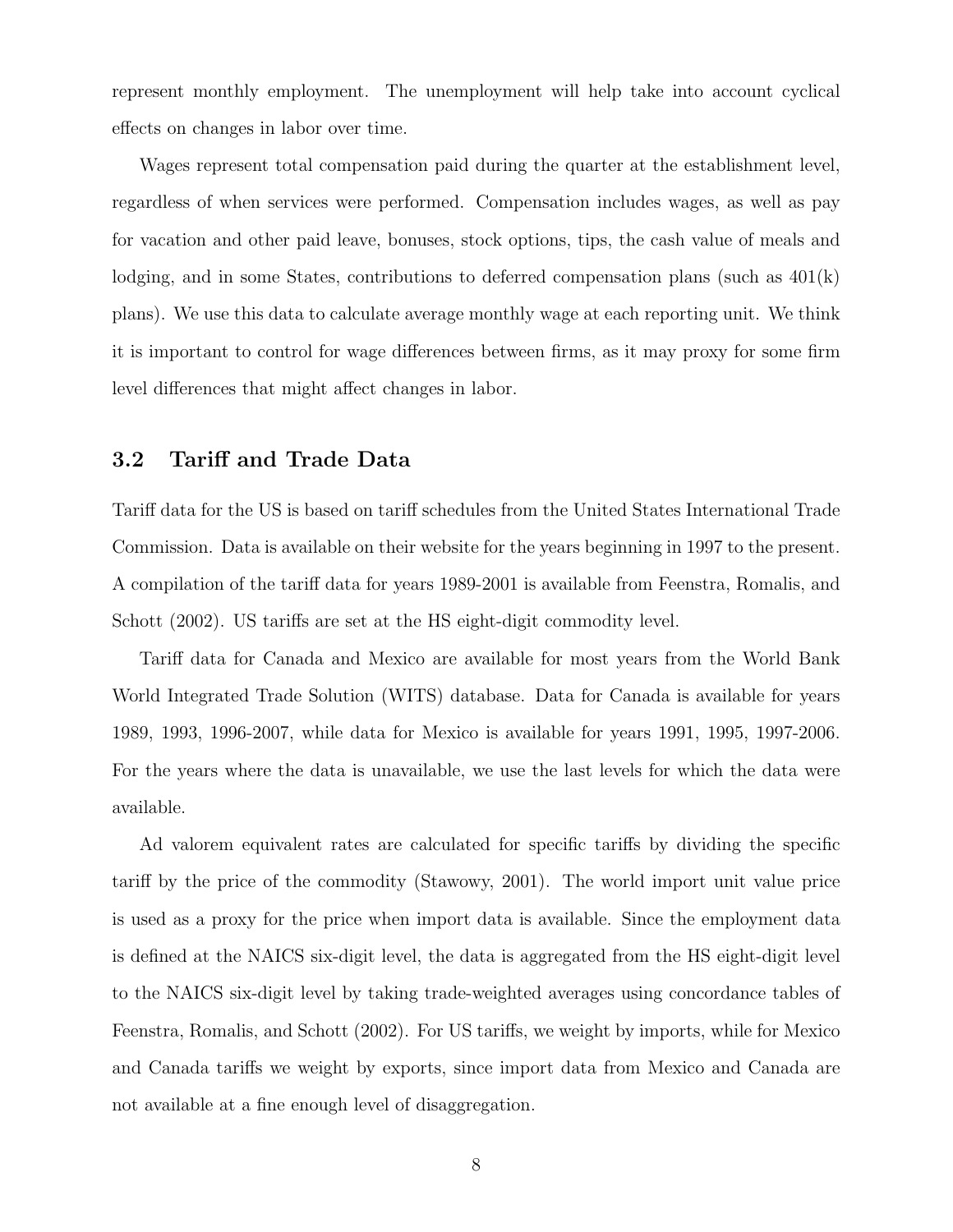As argued by Romalis (2007), there are several limitations to using tariff schedules in calculating tariffs, especially with respect to NAFTA. For one, there exist "production sharing" provisions that exclude maquiladoras from having to pay duties on any US sourced content of any exports to the US. Similarly, Mexico does not collect any duty on some intermediate inputs that are destined to be exported. Thus, in this case, tariff schedules overstate NAFTA preferences. Furthermore, some goods only qualify for tariff preferences if they satisfy some rules of origin restrictions.

To address these limitations, we follow Romalis (2007) and calculate US tariffs using actual import duties collected when trade is observed. Then we supplement with data from tariff schedules when data on duties collected is not available. For Canada and Mexico, we are still looking for a source of data on import duties.

Trade data for 1989-2006 is also made available by Feenstra, Romalis, and Schott (2002). Data on US imports are collected under two methods – general imports that come off the dock or imports for consumption which include imports coming from foreign trade zones and withdrawals from warehouses for consumption. Data on US exports are also collected under two methods – domestic exports, which excludes the value of re-exports and total exports, which represents both domestic and foreign exports. As suggested in Feenstra, Romalis, and Schott (2002), we use the general imports and domestic exports measures for our analysis.

We calculate trade volume (equal to imports plus exports) as a share of world trade volume to capture the general level of trade openness at the NAICS six-digit level.

#### 3.3 Other Variables

Wage data are deflated using regional Consumer Price Indices from the BLS. The regions we use are Northeast, South, Midwest, and West.

Unemployment data at the state level is available from the Local Area Unemployment Statistics office at the BLS. The concepts and definitions underlying this data come from the Current Population Survey (CPS). State monthly model estimates are based on historical and current relationships found within each state's economy as reflected in the CPS, the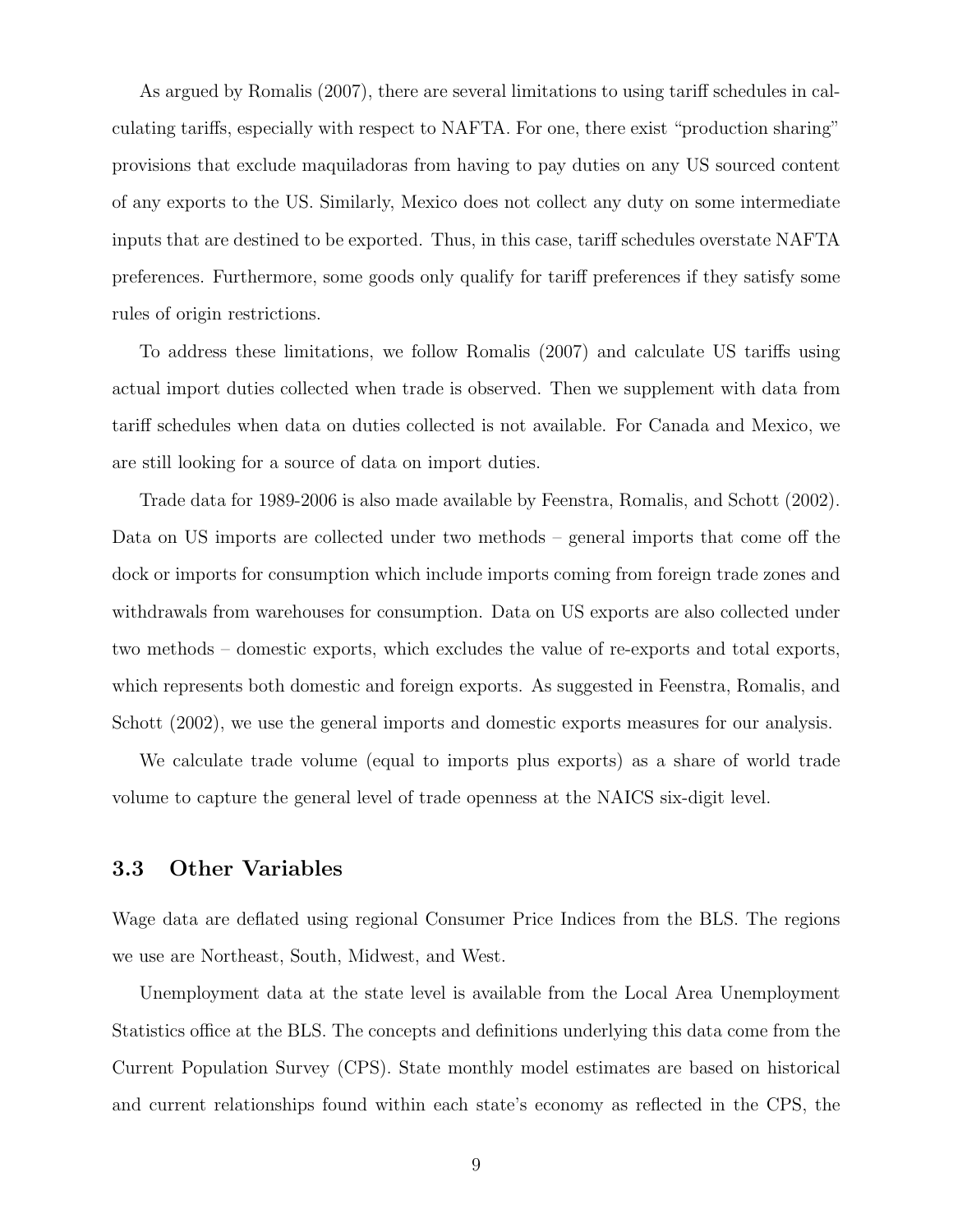Current Employment Statistics survey, and the UI system.

Previous work by Davis, Haltiwanger, and Schuh (1996) and Levinsohn (1999) looks at how job creation and destruction varies with employer size in the manufacturing sector. Given that they find firm size affects job creation and destruction rates, we think it is important to include in our regressions indicators for firm size as well. In this study, firm size indicators are based on employment data found in the QCEW.

For our difference-in-differences strategy, we obtain state export data from the US Census Bureau to group states. Data is available at the four-digit NAICS level for each state. We rank states according to total export data for the earliest year available (2002) to determine our groupings.

### 4 Econometric Strategy

We are interested in analyzing the effect of tariff rates and non-tariff barriers to trade on job turnover within an industry. Since establishment size varies greatly in our data, we choose to use a measure introduced by Davis and Haltiwanger (1992) that takes this into account and also accommodates both entry and exit. Specifically, the measure we use for change in employment at time  $t$  for establishment  $i$  is the following:

$$
\gamma_{it} = \frac{x_{it} - x_{it-1}}{(x_{it} + x_{it-1})/2}
$$

This growth rate measure offers advantages over measures of log changes and growth rates, which are calculated based only on employment in the previous period. It also yields a measure that is symmetric about zero and bounded.

The explanatory variable of most interest to this study is a measure of trade openness between the United States and either Mexico or Canada. We compare two different measures that give some indication of trade openness between each country. The first measure that we use are the bilateral ad valorem equivalent tariff rates between each country. The other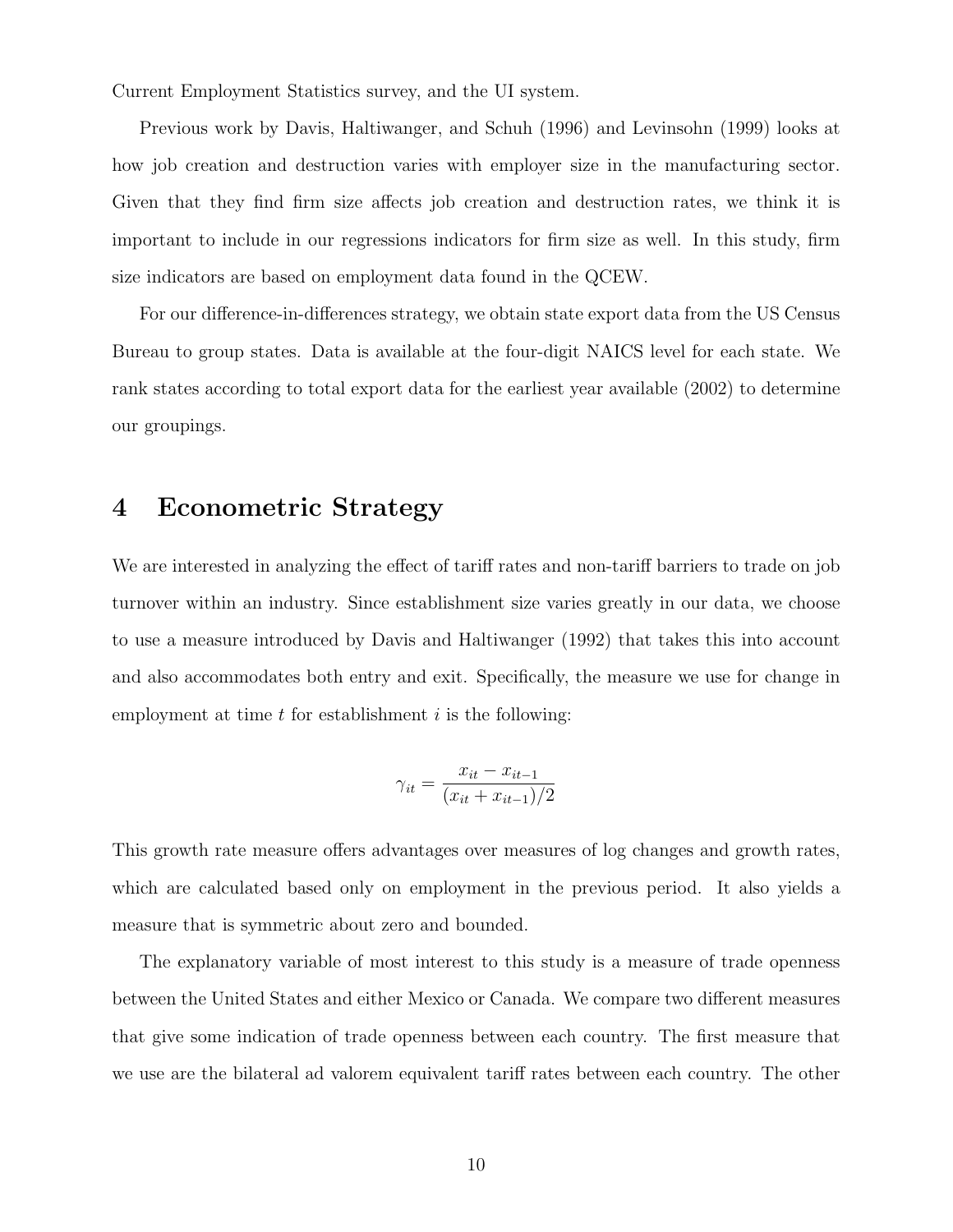measure we use is the level of bilateral trade volumes, which captures the effective level of openness between two countries including the effect of tariffs and non-tariff barriers.

We estimate an Ordinary Least Squares (OLS) regression, controlling for the region, size and the real average wage of each establishment. Year dummies are also included to control for time trends in employment changes, and quarterly unemployment by state is added to account for cyclical effects.

We start by pooling the quarterly establishment level data by industry from 1990 to 2006. In the first specification, we include US tariff on imports from Canada and the tariff that Canada charges on imports from the US. We run the analogous regression for Mexico. Then, in the second specification, we use the share of total US trade volume for each country. We estimate both models for each four-digit NAICS code under consideration. All specifications include the controls described above.

We also use a difference-in-differences approach to look at how the changes provided in NAFTA affect the labor market within an industry. The primary reason for this alternative method is to try and distinguish between effects of NAFTA and other coinciding macroeconomic events during that same period. We choose to use observations from 1991-1992 as this coincides with the beginning of the period of expansion in the US, while also avoiding the period of time just prior to the implementation of NAFTA. We use 2004-2005, allowing ten years to pass after NAFTA implementation, so that most of the tariff reductions are already in place.

In order to difference out the effect of US expansion during the 1990's, we group U.S. states in terms of export volume to Canada and Mexico, to see how NAFTA differentially affected within-industry churning in states with high versus low export volumes. This requires defining two groups: a treatment/experimental group and a control group. We classify states that have high export volumes to Mexico/Canada as our "treatment "group, since we might expect NAFTA policy to have a greater effect on their behavior.<sup>7</sup> Remaining states will

<sup>7</sup>We classified the states based on export volume to Canada and Mexico in 2002. We decided to use the top eight states in trade volume for each classification, since eight states account for roughly half the export volume to Canada. The states that are in the Canada treatment group are: MI, OH, CA, TX, NY, IL, IN,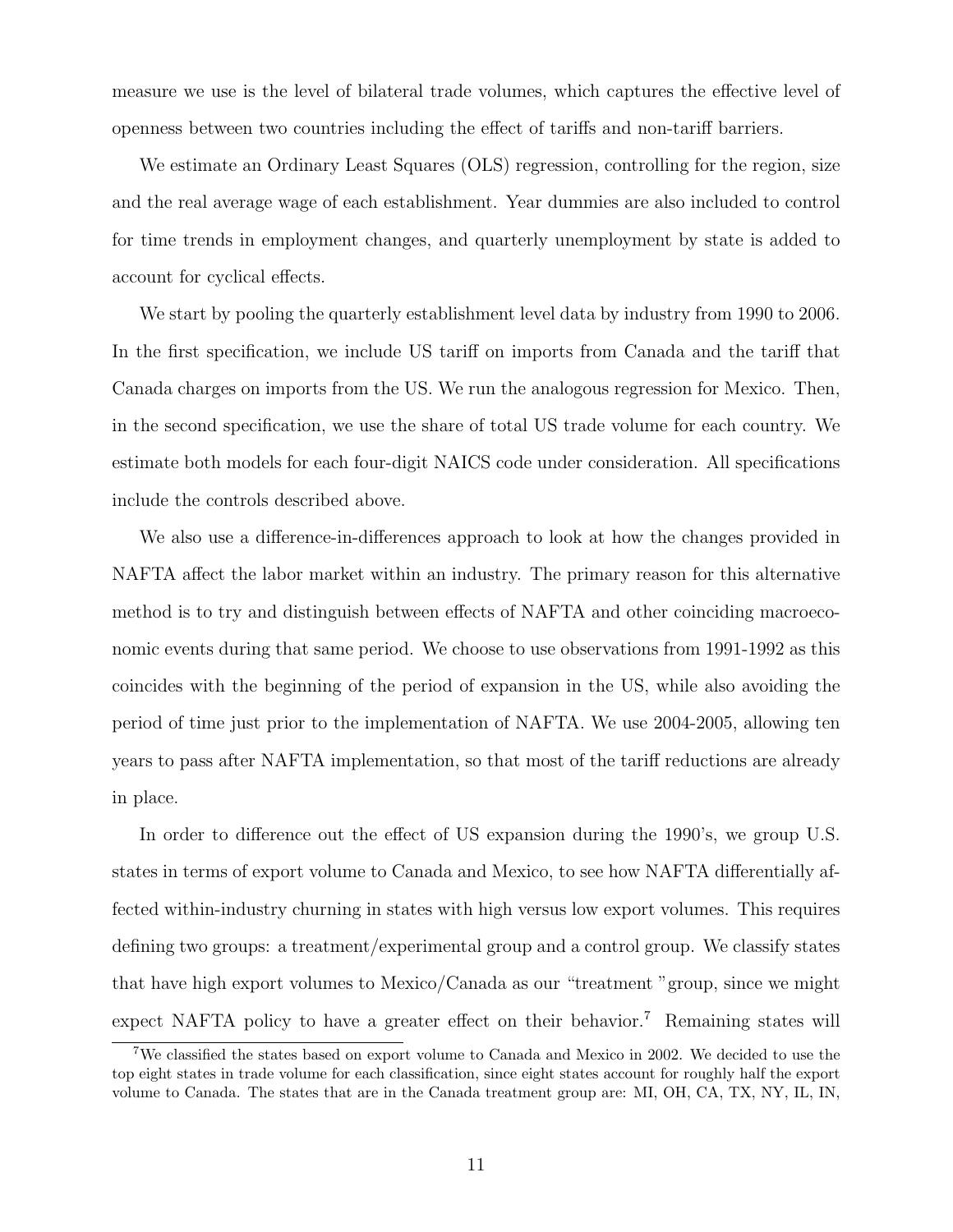comprise our "control"group, as they will be subject to the same policies, yet the policies should not alter their labor market behavior.

We can write the absolute growth in labor for a generic establishment in either group as

$$
\gamma = \beta_0 + \beta_1 dT + \beta_2 X + \delta_0 d2 + \delta_1 dT d2 + \varepsilon
$$

where  $\gamma$  is the change in labor described above, X is a vector of firm characteristics and d2 is a dummy variable for the second period. The variable  $dT$  is a dummy variable that captures possible differences between the treatment and control groups prior to the introduction of NAFTA. The time period dummy,  $d2$ , captures aggregate factors that would cause changes in labor, even in the absence of any policy change. The coefficient of interest here is  $\delta_1$ , which multiplies the interaction term, which is the equivalent of a dummy variable that equals one for observations that are from "treatment"states in the second period.

Subtracting the average gain in the control group from the average gain in the treatment group removes biases in later period comparisons between the treatment and control groups that could result from permanent differences between these groups. Biases from comparisons over time in the treatment group that could be the result of trends are also removed. The assumption of this strategy is that changes over time in the behavior of establishments, that are unrelated over time to the differences in exports to Mexico/Canada, are common to establishments that exist in these two different types of states. While this is a strong assumption, we will conduct tests to assess the validity of this assumption.

The difference-in-differences estimate is

$$
\widehat{\delta}_1 = (\bar{\gamma}_{T,2} - \bar{\gamma}_{T,1}) - (\bar{\gamma}_{C,2} - \bar{\gamma}_{C,1})
$$

where  $T$  represents the treatment group and  $C$  represents the control group. The estimate can be made robust to different group/time period variances by estimating  $\delta_1$  in a regression

and PA. The states that are in the Mexico treatment group are: TX, CA, MI, AZ, OH, IL, IN, and NY. We are considering alternate ways of defining the "treatment ", perhaps dividing by the state's GDP to account for differences in state size.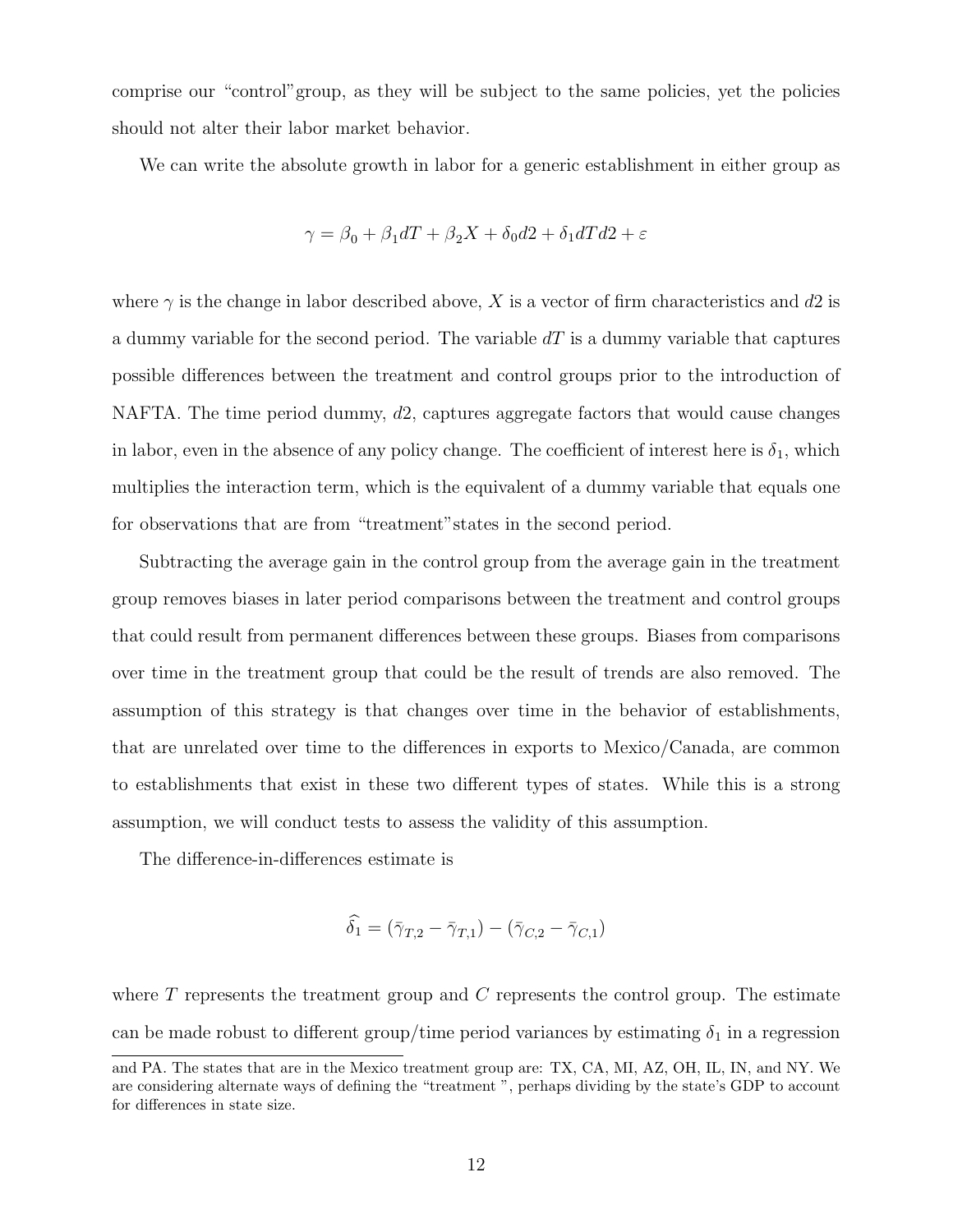framework rather than simply using group averages.

The recession in Canada between 1989 and 1991 and the peso devaluation that occurred from late 1994 to 1995 present additional potential issues. Since we have data for a long time period, we can follow Fr´ıas et al. (2009) and a pursue a difference-in-difference-in-differences approach. To isolate the effects of NAFTA from these events, we compare estimates for the peso crisis period (and likewise with the period of recession in Canada for the Canada analysis) to analogous estimates for periods before and after the crisis period.

### 5 Preliminary Results

We have two sets of regressions. In all of these regressions, our dependent variable is the absolute value of our constructed measure of employment growth discussed above. We use the absolute value, because we are more interested in the amount of labor churning within a NAICS industry, and thus we do not distinguish between whether this change in employment is positive or negative. The first subsection discusses our OLS regression results. We have two specifications using two different measures of trade openness. The second subsection discusses the results from our difference-in-differences analysis.

### 5.1 Ordinary Least Squares Regressions

The results from our OLS regressions are shown in Table 4 and Table 5 for Canada and Mexico, respectively. In our first specification, we include two measures of tariffs: the ad valorem equivalent US tariff rate on imports from Canada or Mexico, which is based on import duties collected and tariff schedule data, and the ad valorem equivalent tariff rate that either Canada or Mexico charges on imports from the US, which is solely based on tariff schedule data. It is necessary to note that the tariff data from Canada and Mexico are incomplete, particularly so for Mexican data. Therefore, the results should be interpreted with this note in mind. For this reason, we prefer the results from our second regressions, where we use the share of total US trade volume for both countries to proxy for the direct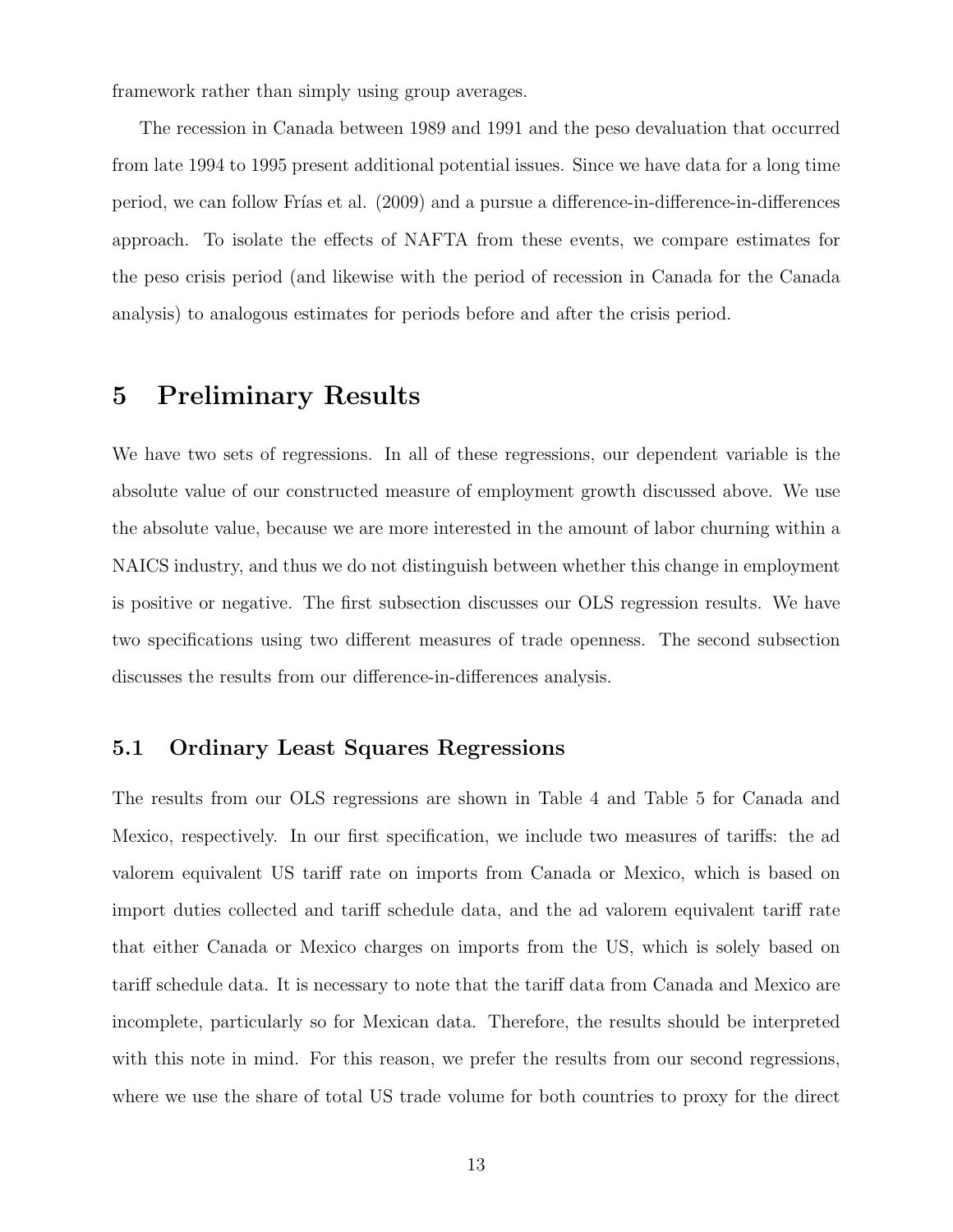rates.

We find that lower tariff rates seem to increase the amount of labor movement within a four-digit industry class for most NAICS codes in our group of top ten. In six NAICS classifications, the effect of US tariff rates on imports from Canada is negative and significant at the 1% level (see Table 4).<sup>8</sup> In industries where the change in US tariffs is negligible, labor churning is unaffected (e.g. these industries include Motor Vehicle Manufacturing (3361) and Aerospace Product and Parts Manufacturing (3364)).

The tariff rates that Canada imposes on imports from the US have a similar effect. In four NAICS industries, there is a negative effect of higher tariff rates on changes in labor, and this effect is significant at the  $1\%$  level.<sup>9</sup> There is also a negative effect in Artificial Synthetic Fibers and Filaments Manufacturing (3252), but this effect is only significant at the 10% level.

The second specification yields quite similar results to the first. Here, we use the share of total US trade volume as the trade measure of interest. It is positive and significant in four industries, which supports the theory that greater openness is positively related to more reallocation, which is positively related to more job churning.<sup>10</sup> However, it is also negative and significant at the 1% level in four industries, which suggests that the theory might not hold for certain kinds of industries. $^{11}$ 

For Mexico, the results from the first regression are similar to that of Canada's (see Table 5). The effect of US tariffs is significant in six NAICS industries.<sup>12</sup> In the cases of

<sup>8</sup>These industries are: Oil and Gas Extraction (2111); Pulp, Paper, and Paperboard Mills (3221); Basic Chemical Manufacturing (3251); Agriculture, Construction, and Mining Machinery Manufacturing (3331); Motor Vehicle Parts Manufacturing (3363); and Plastics Product Manufacturing (3261).

<sup>9</sup>These industries are: Basic Chemical Manufacturing (3251); Other General Purpose Machinery Manufacturing (3339); Motor Vehicle Manufacturing (3361); and Plastics Product Manufacturing (3261).

<sup>&</sup>lt;sup>10</sup>These industries are: Oil and Gas Extraction (2111) at the 5% level; Pulp, Paper, and Paperboard Mills (3221), Agriculture, Construction, and Mining Machinery Manufacturing (3331), and Other General Purpose Machinery Manufacturing (3339) at the 1% level.

<sup>&</sup>lt;sup>11</sup>These industries are: Basic Chemical Manufacturing (3251), Artificial Synthetic Fibers and Filaments Manufacturing (3252), Aerospace Product and Parts Manufacturing (3364), and Plastics Product Manufacturing (3261).

<sup>&</sup>lt;sup>12</sup>These industries are Oil and Gas Extraction (2111) and Basic Chemical Manufacturing (3251) at the 10% level; Communications Equipment Manufacturing (3342) at the 5% level; and Computer and Peripheral Equipment Manufacturing (3341); Navigational, Measuring, Electromedical, and Control Instruments Manufacturing (3345); and Electrical Equipment Manufacturing (3353) at the 1% level.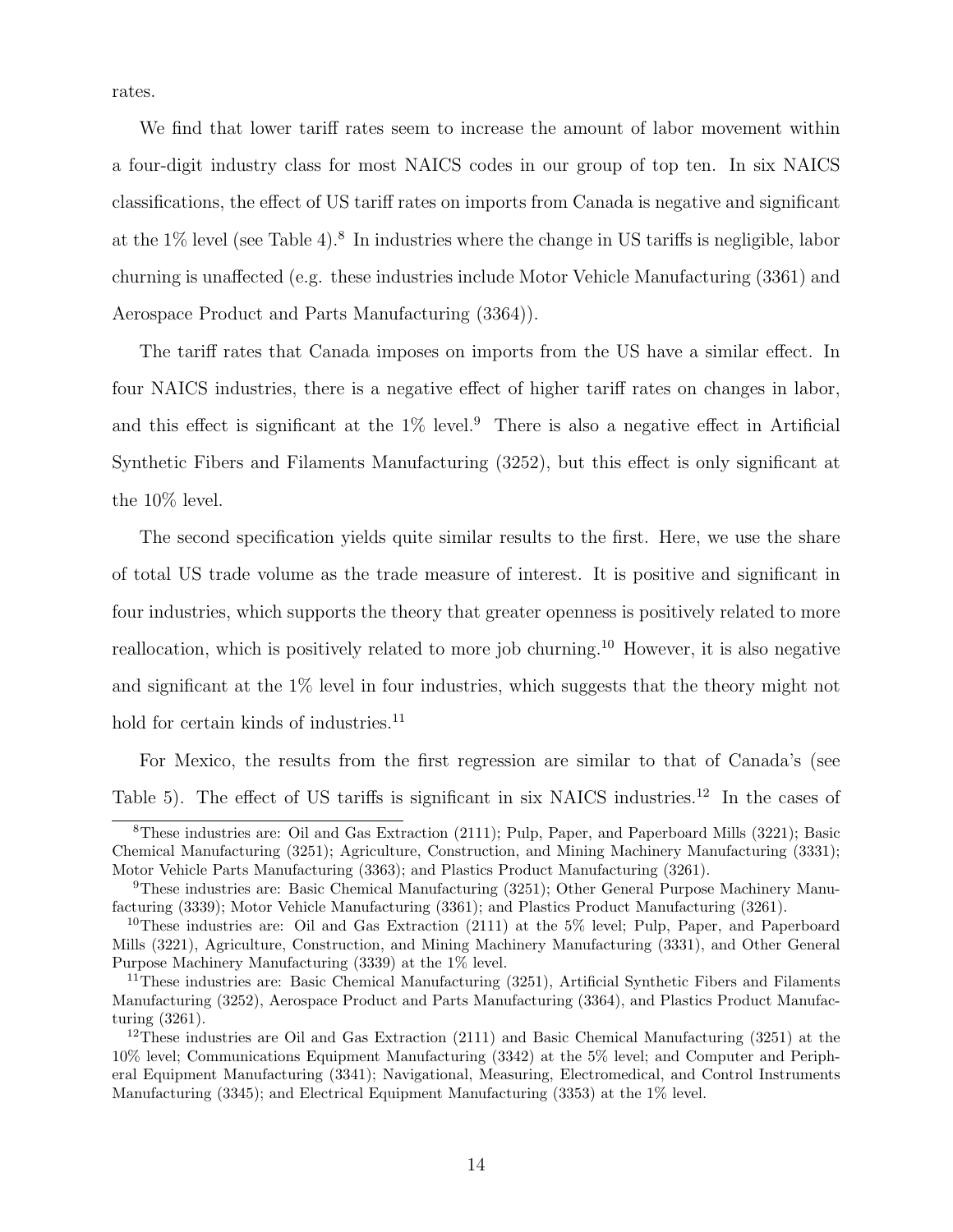Oil and Gas Extraction (2111) and Electrical Equipment Manufacturing (3353), the effect is negative, as the Melitz model would imply. On the other hand, in four of the six cases, the effect is positive.

The measure of Mexican tariff rates on US imports, as mentioned above, is fairly unreliable. In five industries, the data are missing. The measure is only significant in Basic Chemical Manufacturing (3251), where the effect is positive and significant at the 5% level and also in industry Computer and Peripheral Equipment Manufacturing (3341), where the effect is negative and significant at the 10% level.

We believe that the results from the second specification for Mexico are an improvement over the first specification, since we currently have incomplete tariff data for Mexico. We expect better results when using Mexico's share of total US trade volume instead of the tariff measures.

As expected, we have stronger results in this specification that are largely consistent with the results of the first specification. In seven NAICS industries, the share of total US trade volume is significant at the 1% level. In Computer and Peripheral Equipment Manufacturing (3341) and Electrical Equipment Manufacturing (3353), the effect is positive. In five industries, the effect is negative.<sup>13</sup> The competing results suggest that the next step is to spend some time exploring why trade openness might have opposing effects in different industries.

### 5.2 Difference-in-Differences Specification

In our Difference-in-Differences regression, we use observations from 1991-1992 and 2004- 2005 and run separate regressions for each NAICS code and country. These results are shown in Table 6.

The new variables of interest are an indicator for whether the observation is from the later period, an indicator for whether the firm is from a state that we deem to trade heavily

<sup>13</sup>These industries are: Basic Chemical Manufacturing (3251), Communications Equipment Manufacturing (3342), Semiconductor and Other Electronic Component Manufacturing (3344), Navigational, Measuring, Electromedical, and Control Instruments Manufacturing (3345), and Motor Vehicle Manufacturing (3361).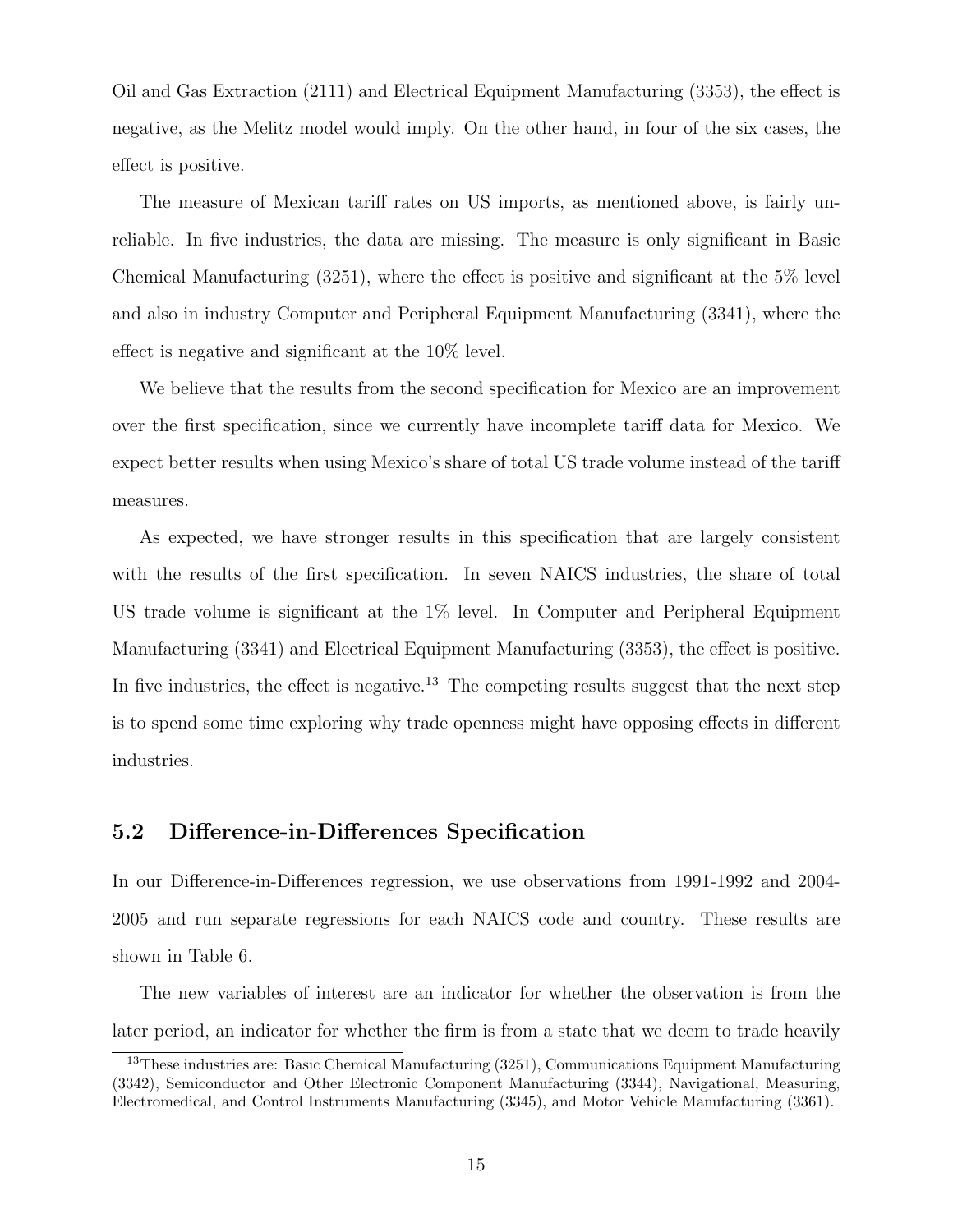with either Canada or Mexico, and an interaction of these two terms.

The "post" coefficient indicates that in most of the industries we look at, observations from 2004-2005 have less labor movement. The coefficient on the "post" term is negative and significant in eight NAICS classifications.<sup>14</sup> Being in the "treatment" group has a significant effect in six NAICS industries. The interaction term is negative and significant in six of the NAICS codes: Oil and Gas Extraction (2111), Basic Chemical Manufacturing (3251), Artificial Synthetic Fibers and Filaments Manufacturing (3252), Plastics Product Manufacturing (3261), and Aerospace Product and Parts Manufacturing (3364). This indicates that in these industries, states that traded more intensively with Canada had less labor churning after NAFTA relative to other states.

Table 6 presents the results for Mexico as well. Again, the "post" coefficient indicates that observations from 2004-2005 tend to have less labor movement. The coefficient of the "post" term is negative and significant in eight NAICS classifications.<sup>15</sup> Being in the "treatment" group has a positive and significant effect in three NAICS industries: Oil and Gas Extraction (2111), Communications Equipment Manufacturing (3342), and Motor Vehicle Manufacturing (3361). This implies that in these industries, trading more with Mexico corresponds with more labor churning. The interaction term is negative and significant at the  $1\%$  level in four of the NAICS codes.<sup>16</sup> The effect is negative and significant at the 5% level in Semiconductor and Other Electronic Component Manufacturing (3344). These results indicate that NAFTA implementation corresponds to decreases in labor churning in states that trade more with Mexico.

<sup>14</sup>The exceptions being 3251 and 3361.

<sup>&</sup>lt;sup>15</sup>These industries are: Oil and Gas Extraction (2111), Computer and Peripheral Equipment Manufacturing (3341), Communications Equipment Manufacturing (3342), Audio and Video Equipment Manufacturing (3343), Semiconductor and Other Electronic Component Manufacturing (3344), Navigational, Measuring, Electromedical, and Control Instruments Manufacturing (3345), Electrical Equipment Manufacturing (3353), and Other Electrical Equipment and Component Manufacturing (3359).

<sup>&</sup>lt;sup>16</sup>These industries include: Oil and Gas Extraction  $(2111)$ , Basic Chemical Manufacturing  $(3251)$ , Communications Equipment Manufacturing (3342), and Motor Vehicle Manufacturing (3361).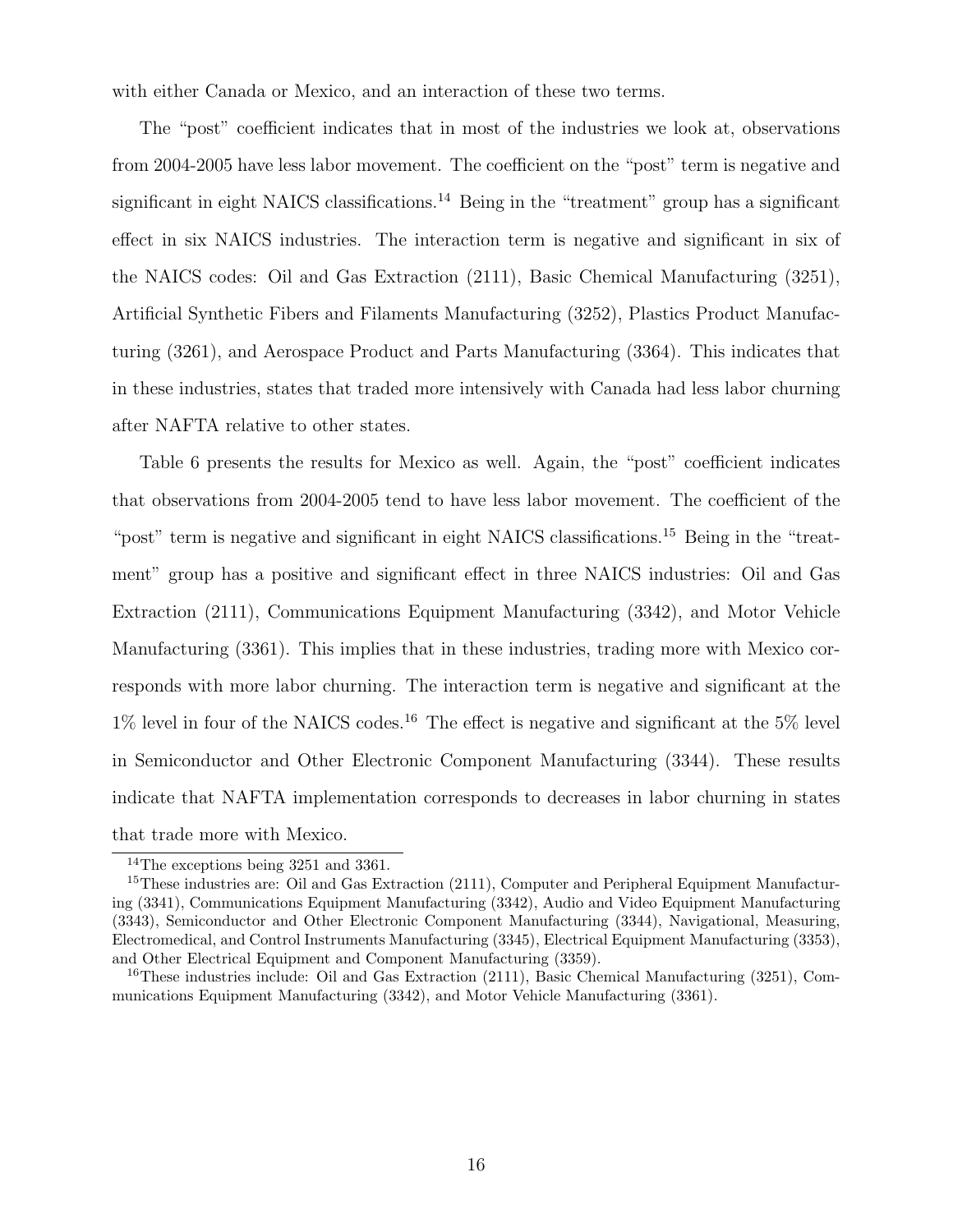# 6 Conclusion

Does trade liberalization affect labor market churning? The theoretical trade literature on heterogeneous firms suggests that increased labor market churning will result from trade liberalization, as more productive firms expand into the export market and the least productive firms exit the market altogether. We use establishment-level data on employment and wages in the US and detailed trade and tariff data that are rich enough to examine this question within the context of NAFTA. We exploit the variation in tariff rates over commodities and time for identification.

Our preliminary results suggest that tariffs and non-trade barriers significantly affect labor market churning in the majority of the industries most affected by introduction of NAFTA. Interestingly, these tariffs and non-trade barriers increased churning in some industries, but reduced churning in others. This issue warrants further investigation to determine why certain industries behaved differently when faced with a new tariff regime. We also employed a difference-in-differences methodology to approach the question from a different perspective. Using this approach, we find that the introduction of NAFTA significantly reduced churning in 6 of 10 industries that traded most with Canada, and in 4 industries that traded most with Mexico. We found no evidence of increased churning in this framework.

Further work investigating the direct link between trade liberalization and labor market churning would be interesting to pursue. We plan to use a difference-in-difference-indifferences approach to tease out the effect of NAFTA from other macroeconomic events. Since the magnitude of tariff effects may depend on the size of the trading partners within the preferential trade agreement, plans for future work include comparing NAFTA and an agreement with smaller members, such as the Dominican Republic - Central America Free Trade Agreement.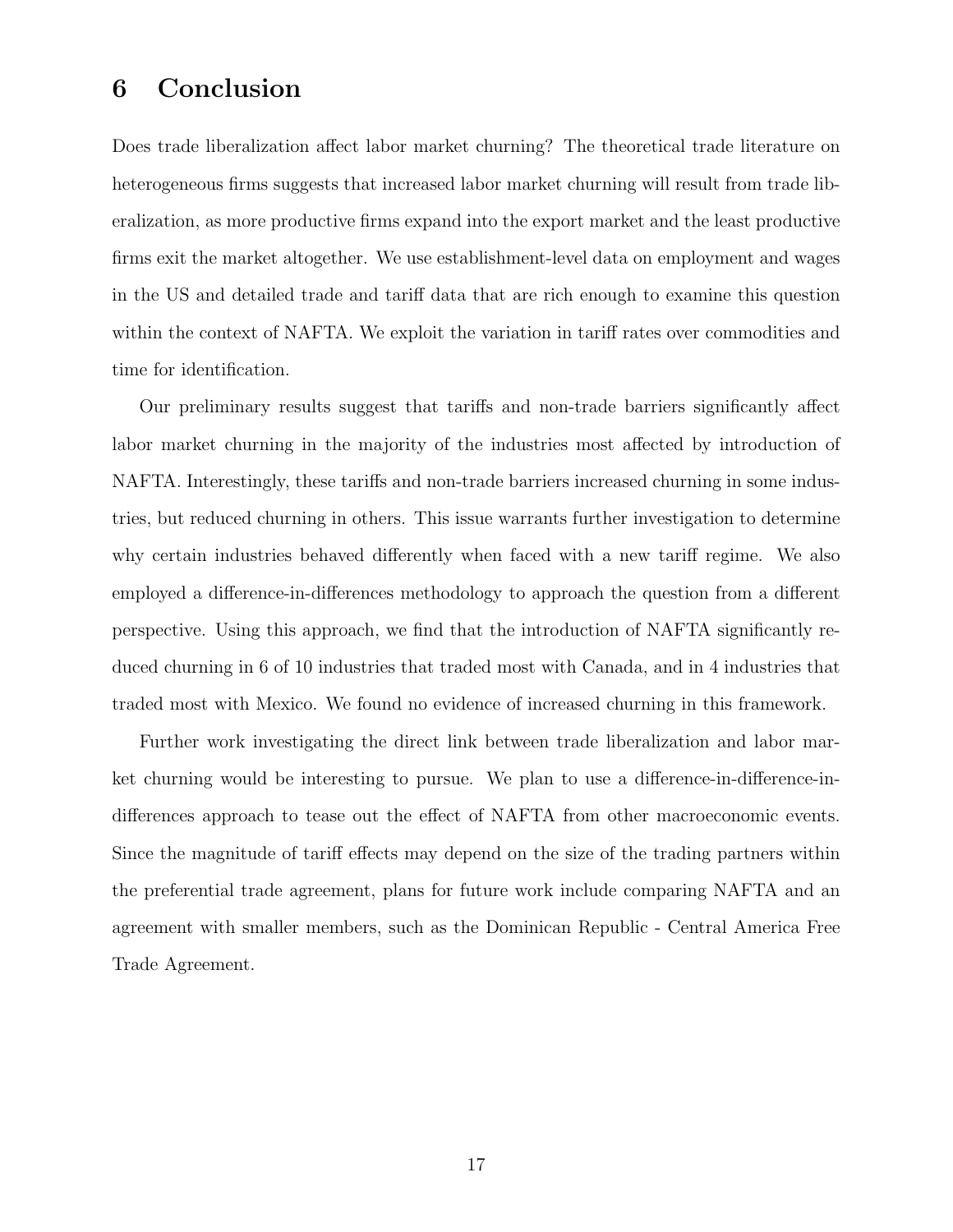# References

- [1] Abadie, Alberto, Alexis Diamond, and Jens Hainmueller, 2007. Synthetic control methods for comparative case studies: Estimating the effect of California's Tobacco Control Program, manuscript.
- [2] Aw, B.Y., D. Chung, and M. Roberts, 2000. "Productivity and turnover in the export market: micro-level evidence from the Republic of Korea and Taiwan (China)," World Bank Economic Review, 14: 65-90.
- [3] Baldwin, John, Tim Dunne, and John Haltiwanger, 1998. "A Comparison of Job Creation and Destruction in the Manufacturing Sectors of Canada and the United States," Review of Economics and Statistics, August: 347-356.
- [4] Bernard, Andrew and J. Bradford Jensen, 1999. "Exporting and Productivity," NBER Working Paper No. 7135.
- [5] Bernard, Andrew and J. Bradford Jensen, 1999. "Exceptional exporter performance: Cause, effect, or both?," Journal of International Economics, 41: 1-25.
- [6] Casacuberta, C., G. Fachola, and N. Gandelman, 2004. "The impact of trade liberalization on employment, capital, and productivity dynamics: Evidence from the Uruguayan manufacturing sector," Journal of Policy Reform, 7: 225-248.
- [7] Davis, Donald and James Harrigan, 2007. "Good jobs, bad jobs, and trade liberalization," NBER Working Paper No. 13139.
- [8] Davis, Steven J., John Haltiwanger, Ron Jarmin, and Javier Miranda, 2006. "Volatility and Dispersion in Business Growth Rates: Publicly Traded versus Privately Held Firms," in the 21st NBER Macroeconomics Annual.
- [9] Davis, Steven J., John Haltiwanger, and Scott Schuh, 1996. "Small Business and Job Creation: Dissecting the Myth and Reassessing the Facts," Small Business Economics, 8:297-315.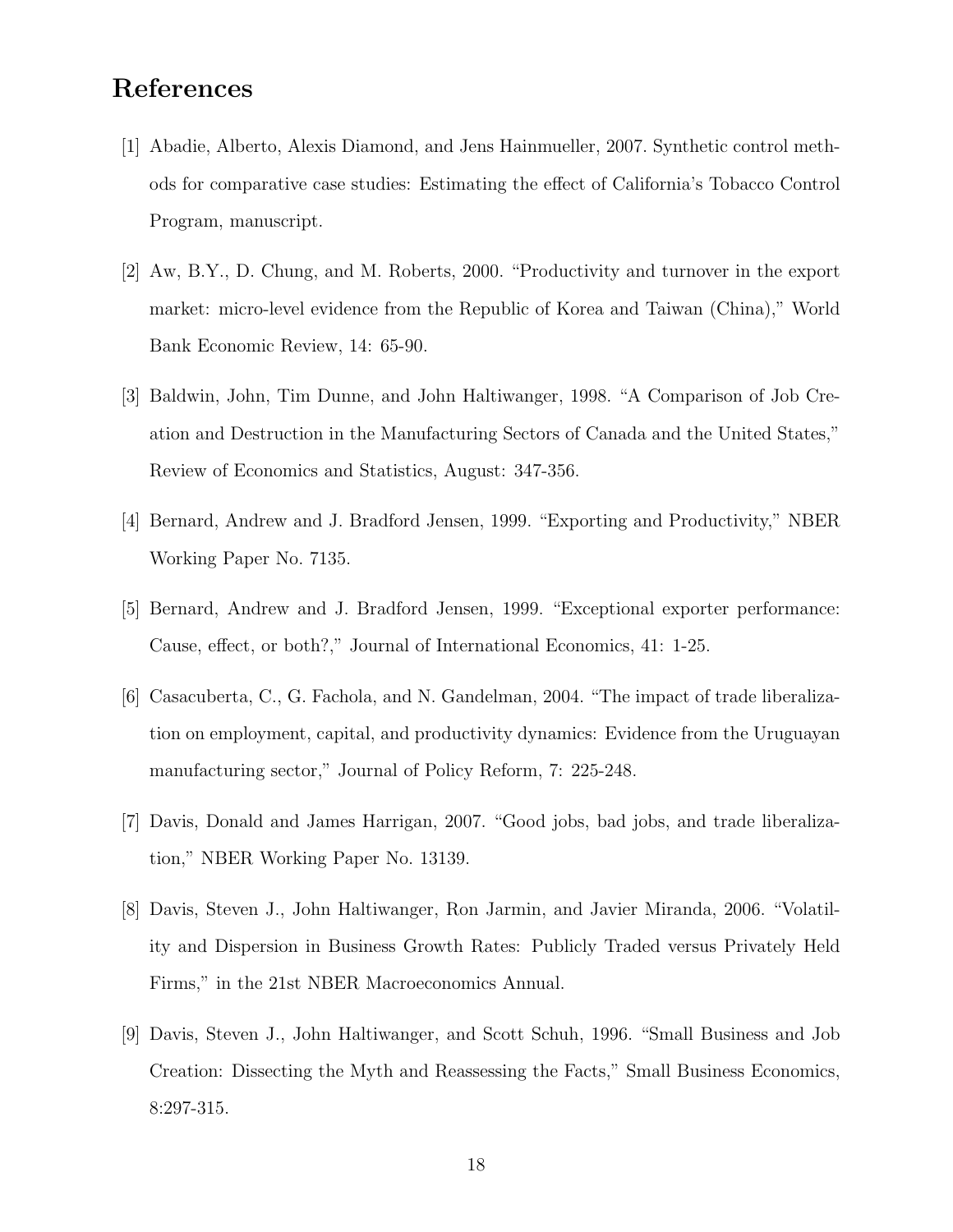- [10] Davis, Steven J. and John Haltiwanger, 1992. "Gross Job Creation, Gross Job Destruction, and Employment Reallocation," Quarterly Journal of Economics, 107(3):819-863.
- [11] Eaton, J. and S. Kortum., 2002. "Technology, geography, and trade," Econometrica, 70: 1741-1795.
- [12] Feenstra, Robert, John Romalis, and Peter Schott, 2002. "US Imports, Exports, and Tariff Data, 1989-2001," NBER Working Paper No. 9387.
- [13] Frías, Judith, David Kaplan, and Eric Verhoogen, 2009. Exports and Wage Premia: Evidence from Mexican Employer-Employee Data, manuscript.
- [14] Haltiwanger, John, Adriana Kugler, Maurice Kugler, Alejandro Micco, and Carmen Pages, 2004. "Effects of Tariffs and Real Exchange Rates on Job Reallocation: Evidence from Latin America," Journal of Policy Reform 7: 191-208.
- [15] Helpman, Elhanan, Oleg Itskhoki, and Stephen Redding, 2008. "Inequality and Unemployment in a Global Economy," NBER Working Paper No. 14478.
- [16] Hufbauer, Gary and Jeffrey Schott, 1993. NAFTA: An Assessment, Washington DC: Institute for International Economics.
- [17] Levinsohn, James, 1999. "Employment Responses to International Liberalization in Chile," Journal of International Economics, 47(2): 321-344.
- [18] Melitz, Marc, 2003. "The impact of trade on intra-industry reallocations and aggregate industry productivity," Econometrica, 71: 1695-1726.
- [19] Ribeiro, E., C.H. Corseuil, D. Santos, P. Furtado, B. Amorim, L. Servo, and A. Souza, 2004. "Trade liberalization, the exchange rate and job flows in Brazil," Journal of Policy Reform, 7: 209-223.
- [20] Romalis, John, 2007. "NAFTA's and CUSFTA's Impact on International Trade," Review of Economics and Statistics, 89: 416-435.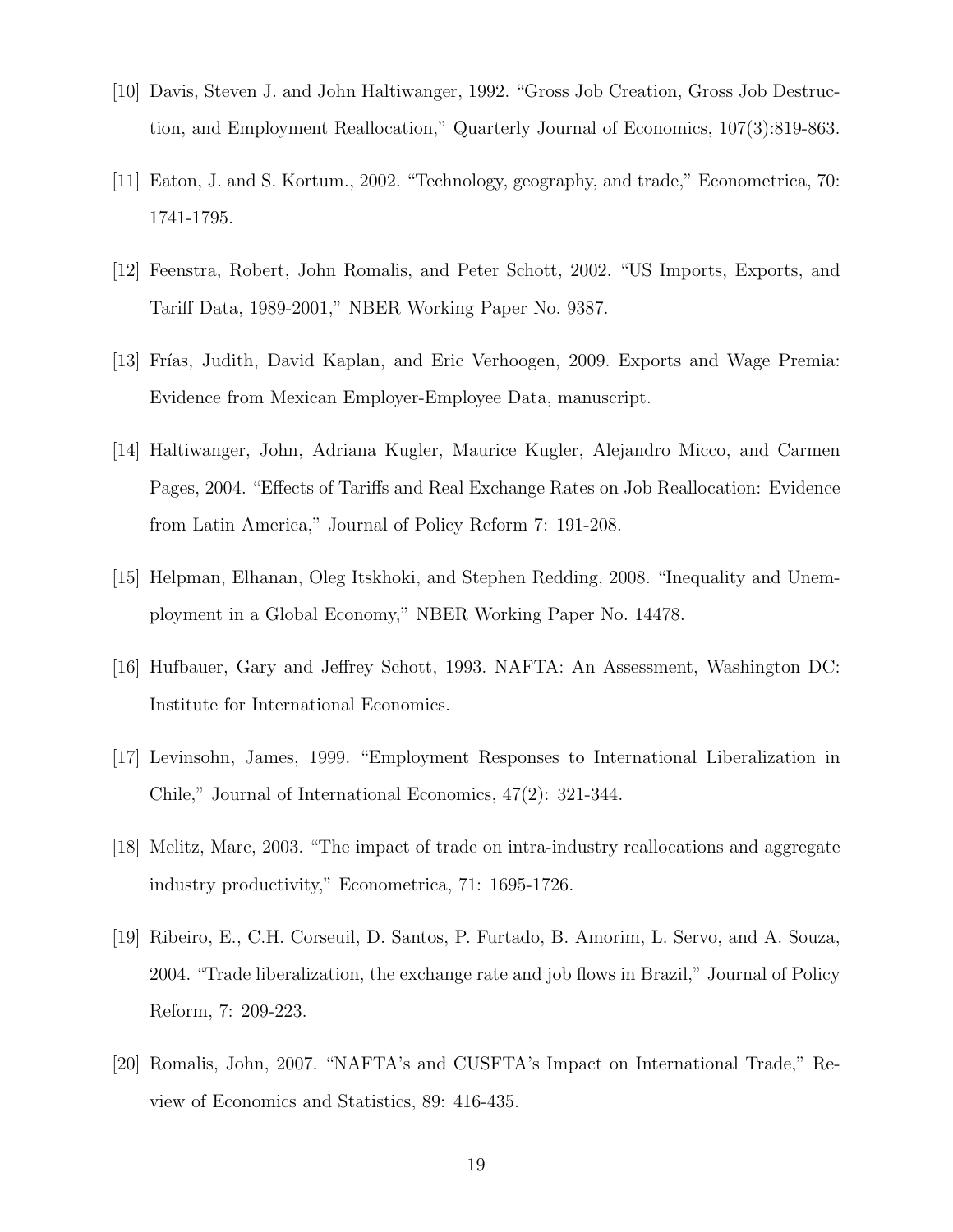- [21] Sanchez, G. and I. Butler, 2004. "Market institutions, labor market dynamics, and productivity in Argentina during the 1990's," Journal of Policy Reform, 7: 249-278.
- [22] Stawowy, Wojciech, 2001. Calculation of Ad Valorem Equivalents of Non-Ad Valorem Tarrifs - Methodology Notes, manuscript.
- [23] Villareal, M. Angeles, 2002. "Industry Trade Effects Related to NAFTA," Report for Congress.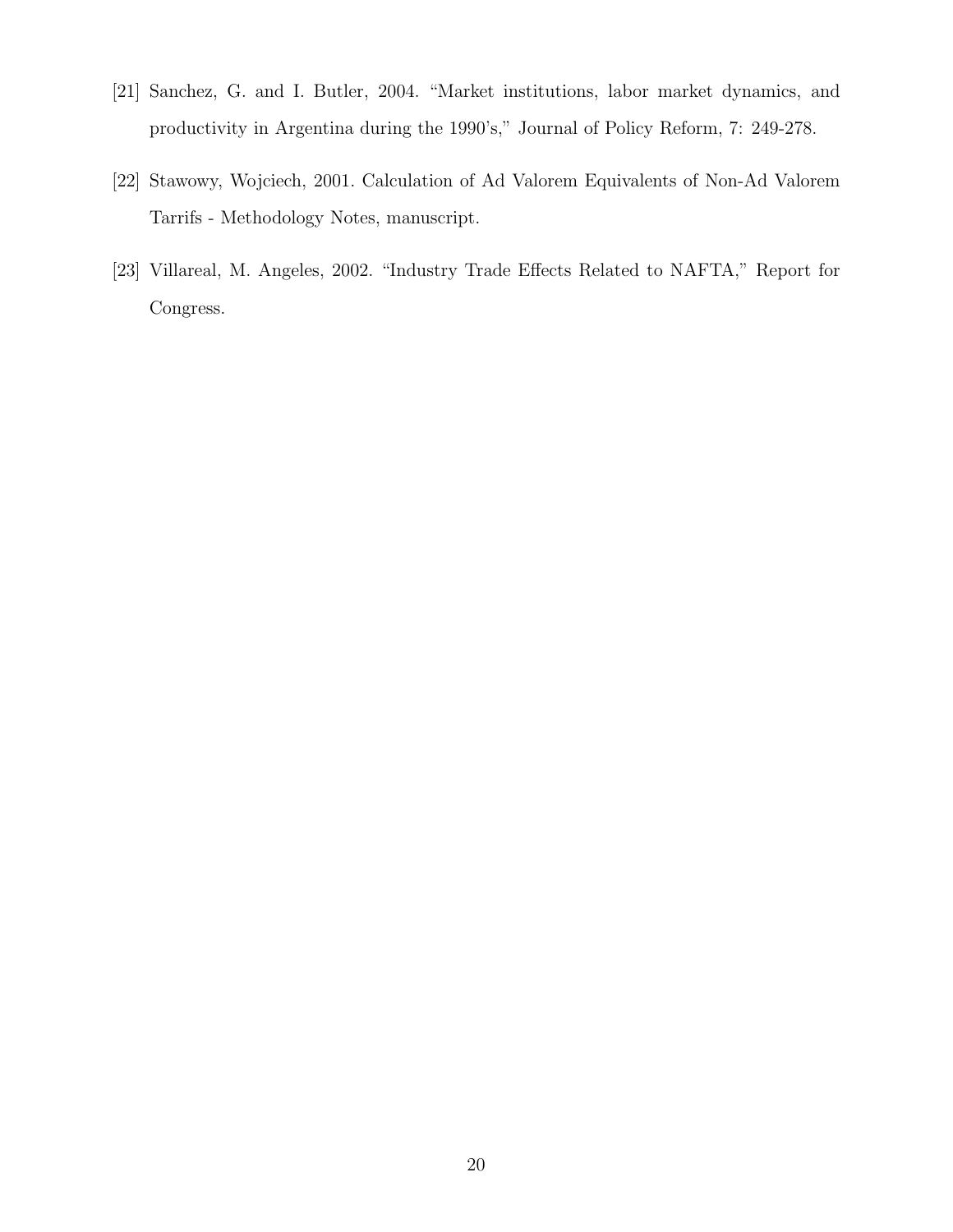Table 1: Descriptive Statistics Table 1: Descriptive Statistics

|                                       |                 | Mexicc             | (0.114)                                                    | (0.071)                                                   | (0.067)                         | $\begin{array}{c} 0.115 \\ 0.037) \\ 0.174 \\ 0.062 \end{array}$ |                                                                                      | (0.057)                                                            | $\left(\begin{matrix} 0.071 \\ 0.03 \end{matrix}\right)$ | (0.081)      |                                                                                                                                                                                                                                                                                                                                   |                            |                                                                            |                                  | 00 00 00 00 00 00 00 00 00<br>10 9:00 111 9:00 9:11 9:00 9:11 00:00<br>10 9:00 111 9:00 9:00 9:00 00 00                                                                                                                                                                                                             |                                                          |                                                                                                                                                                                                                                                                                                     |                       |                                                        |
|---------------------------------------|-----------------|--------------------|------------------------------------------------------------|-----------------------------------------------------------|---------------------------------|------------------------------------------------------------------|--------------------------------------------------------------------------------------|--------------------------------------------------------------------|----------------------------------------------------------|--------------|-----------------------------------------------------------------------------------------------------------------------------------------------------------------------------------------------------------------------------------------------------------------------------------------------------------------------------------|----------------------------|----------------------------------------------------------------------------|----------------------------------|---------------------------------------------------------------------------------------------------------------------------------------------------------------------------------------------------------------------------------------------------------------------------------------------------------------------|----------------------------------------------------------|-----------------------------------------------------------------------------------------------------------------------------------------------------------------------------------------------------------------------------------------------------------------------------------------------------|-----------------------|--------------------------------------------------------|
| Volume Share                          | $\ln 1000$ s    | Canada             | $0.224$<br>$0.043$                                         | $\begin{pmatrix} 0.190 \\ 0.157 \\ 0.09 \\ \end{pmatrix}$ |                                 | (0.282)                                                          | $\big( \begin{smallmatrix} 0.292 \\ 0.106 \\ 0.172 \\ 0.034 \end{smallmatrix} \big)$ |                                                                    | (0.206)                                                  | (0.0047)     |                                                                                                                                                                                                                                                                                                                                   |                            |                                                                            |                                  |                                                                                                                                                                                                                                                                                                                     |                                                          | $\begin{array}{c} 0.164 \\ 0.057 \\ 0.461 \\ 0.394 \\ 0.110 \\ 0.010 \\ 0.011 \\ 0.032 \\ 0.000 \\ 0.000 \\ 0.000 \\ 0.000 \\ 0.000 \\ 0.000 \\ 0.000 \\ 0.000 \\ 0.000 \\ 0.000 \\ 0.000 \\ 0.000 \\ 0.000 \\ 0.000 \\ 0.000 \\ 0.000 \\ 0.000 \\ 0.000 \\ 0.000 \\ 0.000 \\ 0.000 \\ 0.000 \\ 0.$ |                       |                                                        |
| SΩ<br>$\mathbf{a}$                    |                 | Mexico             | $\left( \begin{matrix} 0.000 \ 0.000 \end{matrix} \right)$ | 0.000                                                     | (0.986)                         | $\frac{0.062}{0.267}$                                            |                                                                                      |                                                                    |                                                          |              |                                                                                                                                                                                                                                                                                                                                   |                            | $\begin{array}{c} 0.000 \\ 0.000 \\ 0.012 \\ 0.106 \end{array}$            |                                  | $\begin{array}{c} 0.000 \\ 0.000 \\ 0.000 \end{array}$                                                                                                                                                                                                                                                              |                                                          | (0.000)                                                                                                                                                                                                                                                                                             | (0.0002)              | 0.000                                                  |
| Tariff Rate                           |                 | $\mathbb{C}$ anada | $\frac{0.114}{0.237}$                                      | (1.193)                                                   | $3.207$<br>$(3.476)$            | (3.001)                                                          | (3.734)                                                                              | (1.515)                                                            |                                                          |              | $\begin{array}{c} 1.767 \\ -0.983 \\ -0.993 \\ -0.000 \\ -0.000 \\ -0.000 \\ -0.000 \\ -0.000 \\ -0.000 \\ -0.000 \\ -0.000 \\ -0.000 \\ -0.000 \\ -0.000 \\ -0.000 \\ -0.000 \\ -0.000 \\ -0.000 \\ -0.000 \\ -0.000 \\ -0.000 \\ -0.000 \\ -0.000 \\ -0.000 \\ -0.000 \\ -0.000 \\ -0.000 \\ -0.000 \\ -0.000 \\ -0.000 \\ -0.$ |                            | 2.796                                                                      |                                  | 0.17130 100.000 100.000 100.000 100.000 100.000 100.000 100.000 100.000 100.000 100.000 100.000 100.000 100.00<br>0.17130 100.000 100.000 100.000 100.000 100.000 100.000 100.000 100.000 100.000 100.000 100.000 100.000 100.0<br>                                                                                 |                                                          |                                                                                                                                                                                                                                                                                                     |                       |                                                        |
| on Imports                            |                 | Mexicc             | $\frac{0.003}{0.003}$                                      | (0.0001)                                                  | $\binom{0.008}{0.025}$          | (0.006)                                                          | (0.006)                                                                              | (0.001)                                                            | (0.002)                                                  |              | $\begin{array}{c} 0.003 \\ 0.007 \\ 0.004 \\ 0.004 \\ 0.009 \\ 0.013 \end{array}$                                                                                                                                                                                                                                                 |                            |                                                                            |                                  | $\begin{array}{l} 0.004 \\[-4pt] 0.011 \\[-4pt] 0.005 \\[-4pt] 0.005 \\[-4pt] 0.005 \\[-4pt] 0.007 \\[-4pt] 0.007 \\[-4pt] 0.007 \\[-4pt] 0.007 \\[-4pt] 0.007 \\[-4pt] 0.007 \\[-4pt] 0.001 \\[-4pt] 0.001 \\[-4pt] 0.001 \\[-4pt] 0.001 \\[-4pt] 0.001 \\[-4pt] 0.001 \\[-4pt] 0.001 \\[-4pt] 0.001 \\[-4pt] 0.0$ |                                                          |                                                                                                                                                                                                                                                                                                     |                       | 000<br>001 005<br>000000                               |
| $\operatorname{Tariff}$<br><b>SCQ</b> |                 | Janada             | 0.001                                                      | $\frac{0.002}{0.005}$                                     | (0.004)                         | $\begin{array}{c} 0.005 \\ 0.012 \\ 0.013 \\ 0.016 \end{array}$  |                                                                                      | $\left(\begin{smallmatrix} 0.001\\ 0.003 \end{smallmatrix}\right)$ | $\frac{0.002}{0.006}$                                    | (0.001)      | $\big( \begin{matrix} 0.005 \\ 0.009 \end{matrix} \big)$                                                                                                                                                                                                                                                                          |                            | $\begin{array}{c} 0.007 \\ (0.003) \\ (0.003) \\ (0.007) \end{array}$      | (0.006)                          | (0.005)                                                                                                                                                                                                                                                                                                             | (0.006)                                                  | (0.000)                                                                                                                                                                                                                                                                                             |                       | $\begin{array}{c} 0.001 \\ 0.002 \\ 0.001 \end{array}$ |
| Wage<br>Avg.<br>Real                  |                 |                    | $\frac{791.038}{.904.473}$                                 | $\frac{10,276,721}{(30,712,412)}$                         | $\frac{10,806.943}{(15,247.7)}$ | $\frac{9,857.772}{(28,613.462)}$                                 | (7,765.451)                                                                          | $(6, 673.328)$<br>$(6, 964.522)$                                   | $\binom{7}{19},\!612,953)$                               | (34,475.463) | $\begin{array}{c} 10,393.13 \\ (46,148.686) \end{array}$                                                                                                                                                                                                                                                                          | $7415.022$<br>$(8,308.74)$ | $\left(\frac{8.347.179}{21,564.389}\right)$                                | $\frac{9.187.928}{(20,075.742)}$ | $7,779.621$<br>(38,091.581)                                                                                                                                                                                                                                                                                         | $\begin{array}{c} 7,689.518 \\ (10,852.238) \end{array}$ | 10,301.846<br>(19,109.886)                                                                                                                                                                                                                                                                          | (44,318.566)          | $\frac{9,016.672}{(19,192.422)}$                       |
| Size<br>$_{\rm Firm}$                 |                 |                    |                                                            |                                                           |                                 |                                                                  |                                                                                      |                                                                    |                                                          |              | $\begin{array}{l} [8.742\\ (108.463)\\ (108.463)\\ (31.501)\\ (31.521)\\ (31.573)\\ (31.573)\\ (102.851)\\ (102.851)\\ (102.851)\\ (102.851)\\ (115.9)\\ (115.9)\\ (115.9)\\ (115.73)\\ (115.73)\\ (115.73)\\ (115.73)\\ (115.73)\\ (115.73)\\ (115.73)\\ (115.73)\\ (115.73)\\ (115.$                                            |                            | $\begin{pmatrix} 90.399 \\ (409.798) \\ 74.489 \\ (300.328) \end{pmatrix}$ |                                  | $\begin{array}{c} .585 \\ .343 \\ .125 \\ .383 \end{array}$<br><b>PR PR3</b>                                                                                                                                                                                                                                        |                                                          | $1.534$<br>0.737)<br>$\begin{array}{c} 641 \\ 1,44 \\ 121 \\ 1360 \end{array}$                                                                                                                                                                                                                      | $\frac{1.413}{1.489}$ | 9.3867<br>$\frac{199}{120}$                            |
| Abs. Change                           | Labor           |                    | 00212<br>00212                                             | 0.204                                                     | 0.195                           | (0.102)                                                          | (0.131)                                                                              |                                                                    | 0.137<br>0.0.117<br>0.0.0.138<br>0.0.0.0.138             |              | (0.124)                                                                                                                                                                                                                                                                                                                           | (0.129)                    | 0.128                                                                      |                                  | $\begin{array}{c} 0.106 \\ 0.201 \\ 0.113 \\ 0.202 \end{array}$                                                                                                                                                                                                                                                     | $\frac{0.115}{0.208}$                                    | (0.136)                                                                                                                                                                                                                                                                                             | $\frac{0.12}{0.206}$  | $0.115$<br>$0.203$                                     |
| NAICS                                 | $\widehat{\Xi}$ |                    | (536, 143)                                                 | $3221$<br>$56.622$                                        | 165,402                         | (82, 494)                                                        | $(\overline{837},\overline{820})$                                                    | (230, 885)                                                         | (476, 155)                                               | 125,454      | (161,593)                                                                                                                                                                                                                                                                                                                         | $3343$<br>$(43,997)$       | (416, 738)                                                                 | (453,579)                        | (198, 198)                                                                                                                                                                                                                                                                                                          | (151, 788)                                               | $\frac{3361}{27,873}$                                                                                                                                                                                                                                                                               | (426, 790)            | 180,055                                                |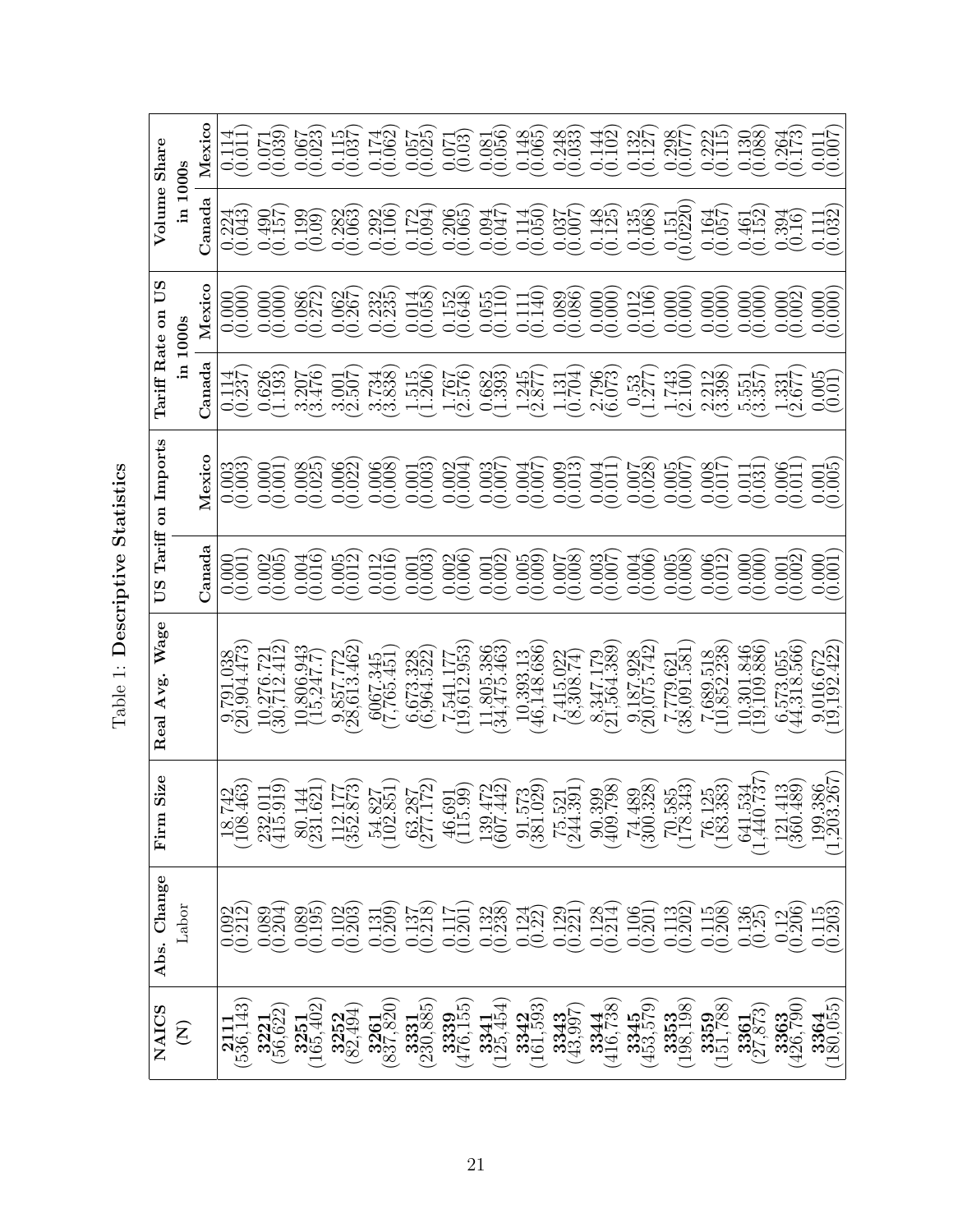| <b>NAICS</b> | <b>Breakouts</b> | Percent | Consolidations | Percent |
|--------------|------------------|---------|----------------|---------|
| 2111         | 344              | 1.45    | 625            | 2.64    |
| 3221         | 122              | 5.18    | 84             | 3.57    |
| 3251         | 259              | 3.89    | 177            | 2.66    |
| 3252         | 105              | 3.25    | 75             | 2.32    |
| 3261         | 569              | 2.01    | 404            | 1.43    |
| 3331         | 177              | 2.18    | 138            | 1.70    |
| 3339         | 250              | 1.55    | 292            | 1.81    |
| 3341         | 155              | 2.42    | 118            | 1.84    |
| 3342         | 175              | 2.48    | 154            | 2.18    |
| 3343         | 38               | 1.89    | 53             | 2.64    |
| 3344         | 350              | 2.18    | 346            | 2.13    |
| 3345         | 308              | 1.80    | 351            | 2.05    |
| 3353         | 135              | 1.95    | 140            | 2.02    |
| 3359         | 112              | 1.97    | 131            | 2.30    |
| 3361         | 41               | 2.96    | 36             | 2.60    |
| 3363         | 442              | 2.86    | 375            | 2.42    |
| 3364         | 165              | 2.59    | 90             | 1.41    |
| Total        | 3,747            | 2.17    | 3,589          | 2.08    |

Table 2: Breakouts and Consolidations by Industry

Table 3: Number of Excluded Firms by Industry

| <b>NAICS</b> | Count     | Percent  |
|--------------|-----------|----------|
| 2111         | 1,205     | 0.21     |
| 3221         | 463       | 0.77     |
| 3251         | 392       | $0.22\,$ |
| 3252         | 692       | 0.78     |
| 3261         | 2,215     | $0.25\,$ |
| 3331         | 793       | $0.32\,$ |
| 3339         | 1,269     | 0.25     |
| 3341         | 802       | $0.58\,$ |
| 3342         | 929       | 0.53     |
| 3343         | 10        | 0.02     |
| 3344         | 1,945     | 0.43     |
| 3345         | 2,365     | 0.49     |
| 3353         | 880       | 0.42     |
| 3359         | 1,067     | 0.66     |
| 3361         | 168       | $0.55\,$ |
| 3363         | $2{,}185$ | 0.48     |
| 3364         | 1,682     | 0.87     |
| Total        | 19160     | 0.39     |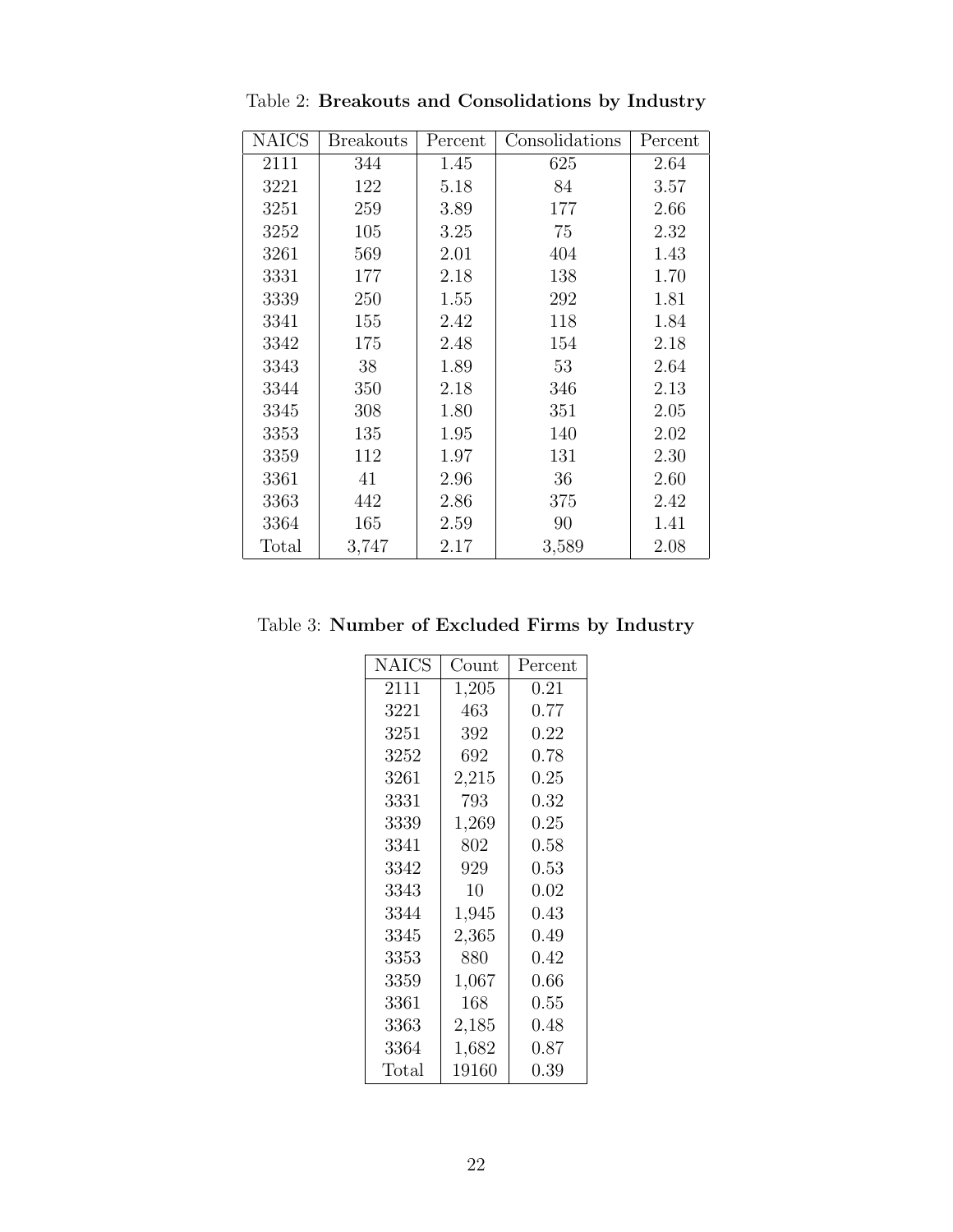| <b>NAICS</b>  | <b>Variables</b>                                   | (1)                | (2)       |  |  |  |  |  |
|---------------|----------------------------------------------------|--------------------|-----------|--|--|--|--|--|
| 2111          | US Tariffs on Imports from Canada                  | $-5.416**$         |           |  |  |  |  |  |
| $N = 509,001$ |                                                    | (1.728)            |           |  |  |  |  |  |
|               | Canadian Tariffs on US Imports                     | 0.000              |           |  |  |  |  |  |
|               |                                                    | (0.002)            |           |  |  |  |  |  |
|               | Canada's Share of Total US Trade Volume (in 1000s) |                    | $0.032*$  |  |  |  |  |  |
|               |                                                    |                    | (0.013)   |  |  |  |  |  |
|               | Unemployment                                       | $0.267**$          | $0.265**$ |  |  |  |  |  |
|               |                                                    | (0.038)            | (0.038)   |  |  |  |  |  |
|               | Real Average Wage (in 10,000s)                     | $0.002**$          | $0.002**$ |  |  |  |  |  |
|               |                                                    | (0.001)            | (0.000)   |  |  |  |  |  |
| 3221          | US Tariffs on Imports from Canada                  | $-1.552**$         |           |  |  |  |  |  |
| $N = 48,371$  |                                                    | (0.430)            |           |  |  |  |  |  |
|               | Canadian Tariffs on US Imports                     | $-.001$            |           |  |  |  |  |  |
|               |                                                    | (0.001)            |           |  |  |  |  |  |
|               | Canada's Share of Total US Trade Volume (in 1000s) |                    | $0.023**$ |  |  |  |  |  |
|               |                                                    |                    | (.006)    |  |  |  |  |  |
|               | Unemployment                                       | $0.012\,$          | 0.000     |  |  |  |  |  |
|               |                                                    | (0.119)            | (0.119)   |  |  |  |  |  |
|               | Real Average Wage (in 10,000s)                     | $0.004**$          | $0.004**$ |  |  |  |  |  |
|               |                                                    | (0.000)            | (0.001)   |  |  |  |  |  |
| 3251          | US Tariffs on Imports from Canada                  | $-.195^{\ast\ast}$ |           |  |  |  |  |  |
| $N = 146,702$ |                                                    | (0.038)            |           |  |  |  |  |  |
|               | Canadian Tariffs on US Imports                     | $-.003**$          |           |  |  |  |  |  |
|               |                                                    | (0.000)            |           |  |  |  |  |  |
|               | Canada's Share of Total US Trade Volume (in 1000s) |                    | $-.063**$ |  |  |  |  |  |
|               |                                                    |                    | (0.006)   |  |  |  |  |  |
|               | Continued on next page                             |                    |           |  |  |  |  |  |

# Table 4: OLS Regression Results - Canada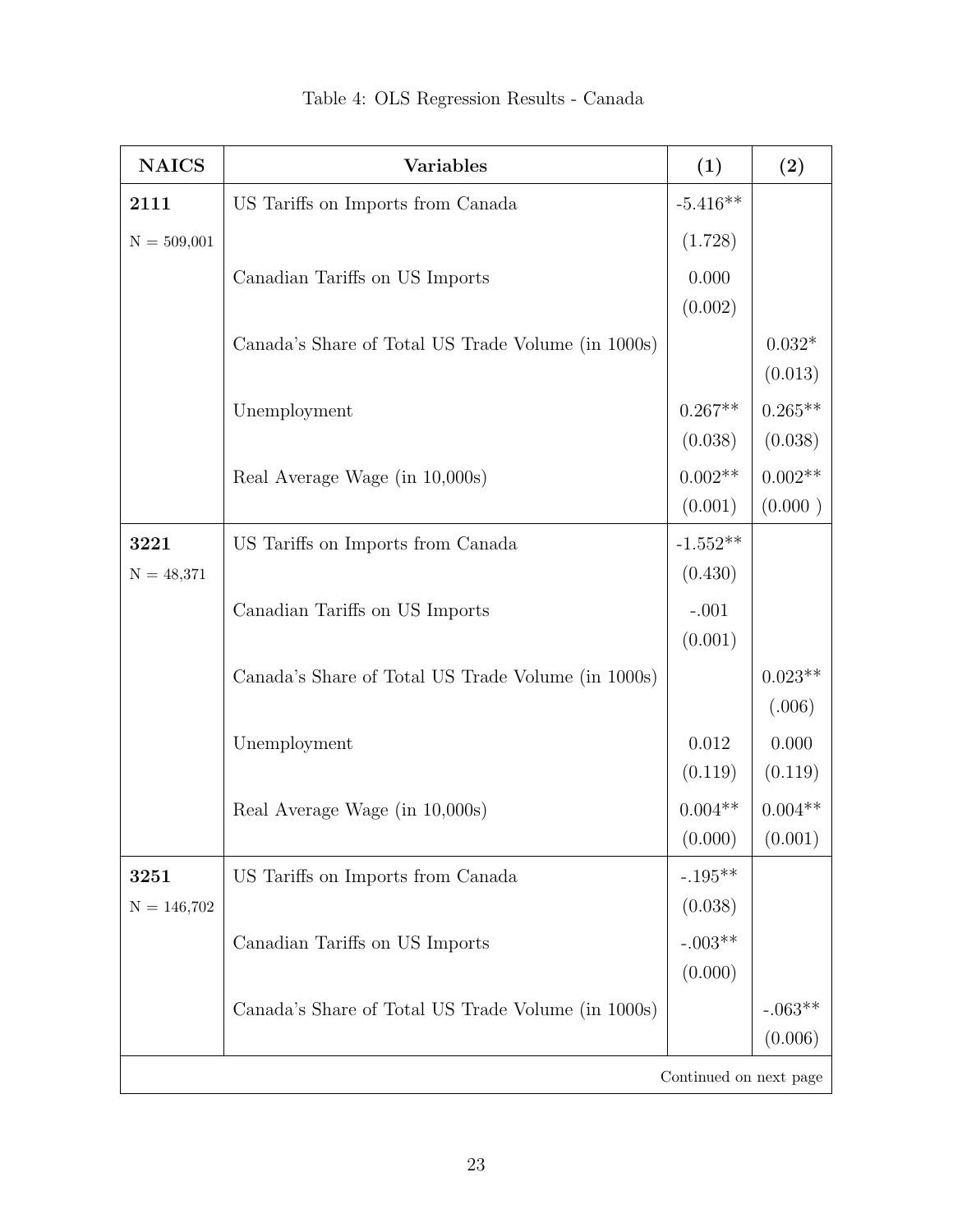| <b>NAICS</b>           | <b>Variables</b>                                   | (1)        | (2)       |  |  |  |
|------------------------|----------------------------------------------------|------------|-----------|--|--|--|
|                        | Unemployment                                       | $-.077$    | $-.023$   |  |  |  |
|                        |                                                    | (0.062)    | (0.062)   |  |  |  |
|                        | Real Average Wage (in 10,000s)                     | $0.002**$  | $0.002**$ |  |  |  |
|                        |                                                    | (0.000)    | (0.000)   |  |  |  |
| 3252                   | US Tariffs on Imports from Canada                  | $0.501**$  |           |  |  |  |
| $N = 73,154$           |                                                    | (0.123)    |           |  |  |  |
|                        | Canadian Tariffs on US Imports                     | $-.001$    |           |  |  |  |
|                        |                                                    | (0.001)    |           |  |  |  |
|                        | Canada's Share of Total US Trade Volume (in 1000s) |            | $-.085**$ |  |  |  |
|                        |                                                    |            | (0.013)   |  |  |  |
|                        | Unemployment                                       | $-.348**$  | $-.365**$ |  |  |  |
|                        |                                                    | (0.097)    | (0.097)   |  |  |  |
|                        | Real Average Wage (in 10,000s)                     | 0.000      | 0.000     |  |  |  |
|                        |                                                    | (0.000)    | (0.000)   |  |  |  |
| 3261                   | US Tariffs on Imports from Canada                  | $-.380**$  |           |  |  |  |
| $N = 627,481$          |                                                    | (0.066)    |           |  |  |  |
|                        | Canadian Tariffs on US Imports                     | $-.001**$  |           |  |  |  |
|                        |                                                    | (0.000)    |           |  |  |  |
|                        | Canada's Share of Total US Trade Volume (in 1000s) |            | $-.049**$ |  |  |  |
|                        |                                                    |            | (0.003)   |  |  |  |
|                        | Unemployment                                       | $-.086**$  | $-.088**$ |  |  |  |
|                        |                                                    | (0.032)    | (0.032)   |  |  |  |
|                        | Real Average Wage (in 10,000s)                     | 0.000      | 0.000     |  |  |  |
|                        |                                                    | (0.000)    | (0.000)   |  |  |  |
| 3331                   | US Tariffs on Imports from Canada                  | $-2.207**$ |           |  |  |  |
| $N = 205,545$          |                                                    | (0.242)    |           |  |  |  |
|                        | Canadian Tariffs on US Imports                     | 0.000      |           |  |  |  |
|                        |                                                    | (0.001)    |           |  |  |  |
| Continued on next page |                                                    |            |           |  |  |  |

| Table $4$ – continued from previous page |  |  |  |
|------------------------------------------|--|--|--|
|------------------------------------------|--|--|--|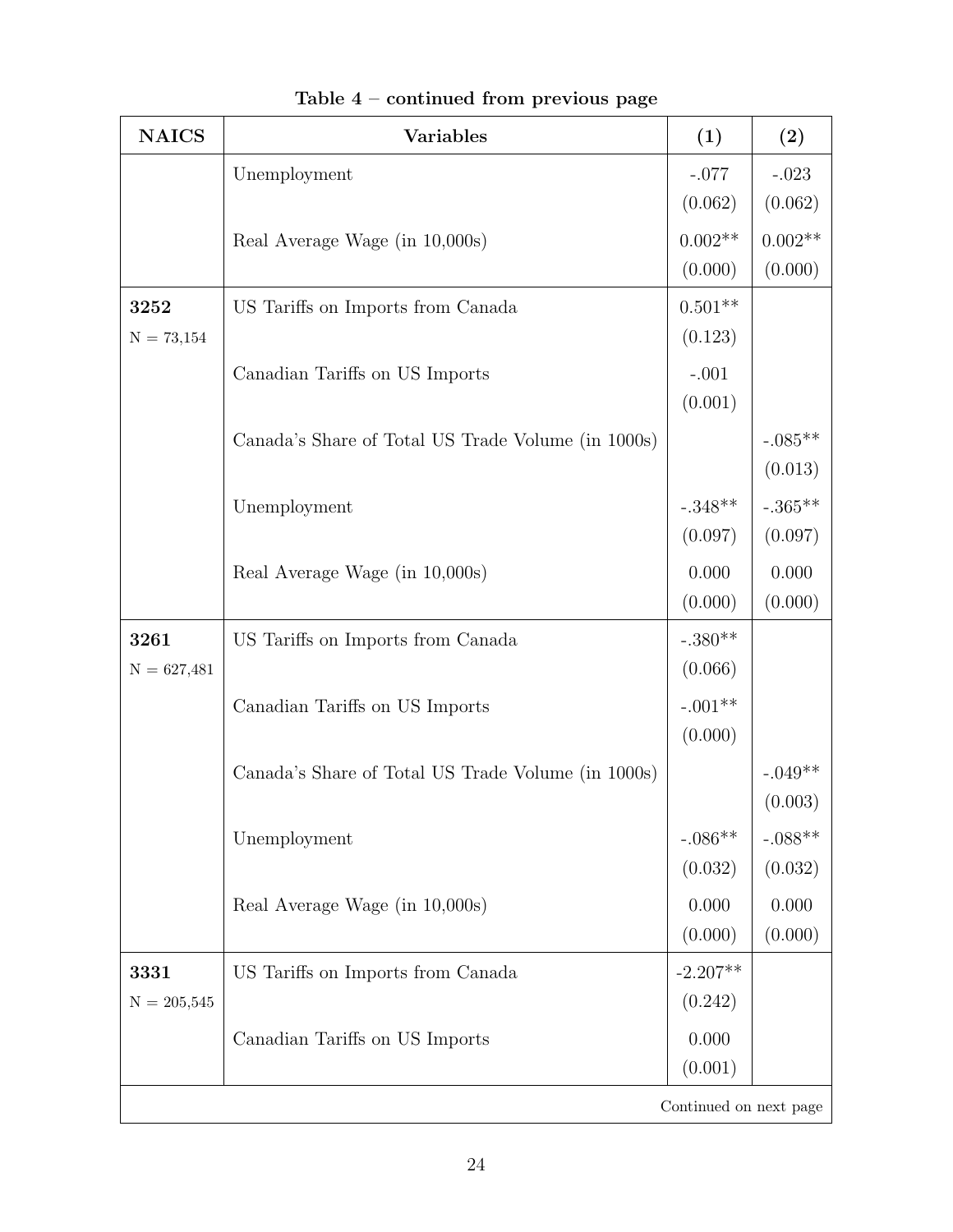| <b>NAICS</b>           | <b>Variables</b>                                   | (1)        | (2)          |  |  |  |
|------------------------|----------------------------------------------------|------------|--------------|--|--|--|
|                        | Canada's Share of Total US Trade Volume (in 1000s) |            | $0.143**$    |  |  |  |
|                        |                                                    |            | 0.006        |  |  |  |
|                        | Unemployment                                       | $-.189**$  | $-.049$      |  |  |  |
|                        |                                                    | (0.054)    | (0.054)      |  |  |  |
|                        | Real Average Wage (in 10,000s)                     | $0.006**$  | $-.005^{**}$ |  |  |  |
|                        |                                                    | (0.000)    | (0.001)      |  |  |  |
| 3339                   | US Tariffs on Imports from Canada                  | $-.095$    |              |  |  |  |
| $N = 432,446$          |                                                    | (0.085)    |              |  |  |  |
|                        | Canadian Tariffs on US Imports                     | $-.002**$  |              |  |  |  |
|                        |                                                    | (0.000)    |              |  |  |  |
|                        | Canada's Share of Total US Trade Volume (in 1000s) |            | $0.034**$    |  |  |  |
|                        |                                                    |            | (0.005)      |  |  |  |
|                        | Unemployment                                       | $-.092*$   | $-.001*$     |  |  |  |
|                        |                                                    | (0.038)    | (0.037)      |  |  |  |
|                        | Real Average Wage (in 10,000s)                     | $0.001**$  | $0.001**$    |  |  |  |
|                        |                                                    | (0.000)    | (0.000)      |  |  |  |
| 3361                   | US Tariffs on Imports from Canada                  | 11.702     |              |  |  |  |
| $N = 21,753$           |                                                    | (10.013)   |              |  |  |  |
|                        | Canadian Tariffs on US Imports                     | $-.004**$  |              |  |  |  |
|                        |                                                    | (0.001)    |              |  |  |  |
|                        | Canada's Share of Total US Trade Volume (in 1000s) |            | $-.018$      |  |  |  |
|                        |                                                    |            | (0.13)       |  |  |  |
|                        | Unemployment                                       | 0.037      | 0.008        |  |  |  |
|                        |                                                    | (0.220)    | (0.223)      |  |  |  |
|                        | Real Average Wage (in 10,000s)                     | $0.003**$  | $0.003**$    |  |  |  |
|                        |                                                    | (0.001)    | (0.001)      |  |  |  |
| 3363                   | US Tariffs on Imports from Canada                  | $-2.225**$ |              |  |  |  |
| $N = 320,483$          |                                                    | (0.228)    |              |  |  |  |
| Continued on next page |                                                    |            |              |  |  |  |

Table 4 – continued from previous page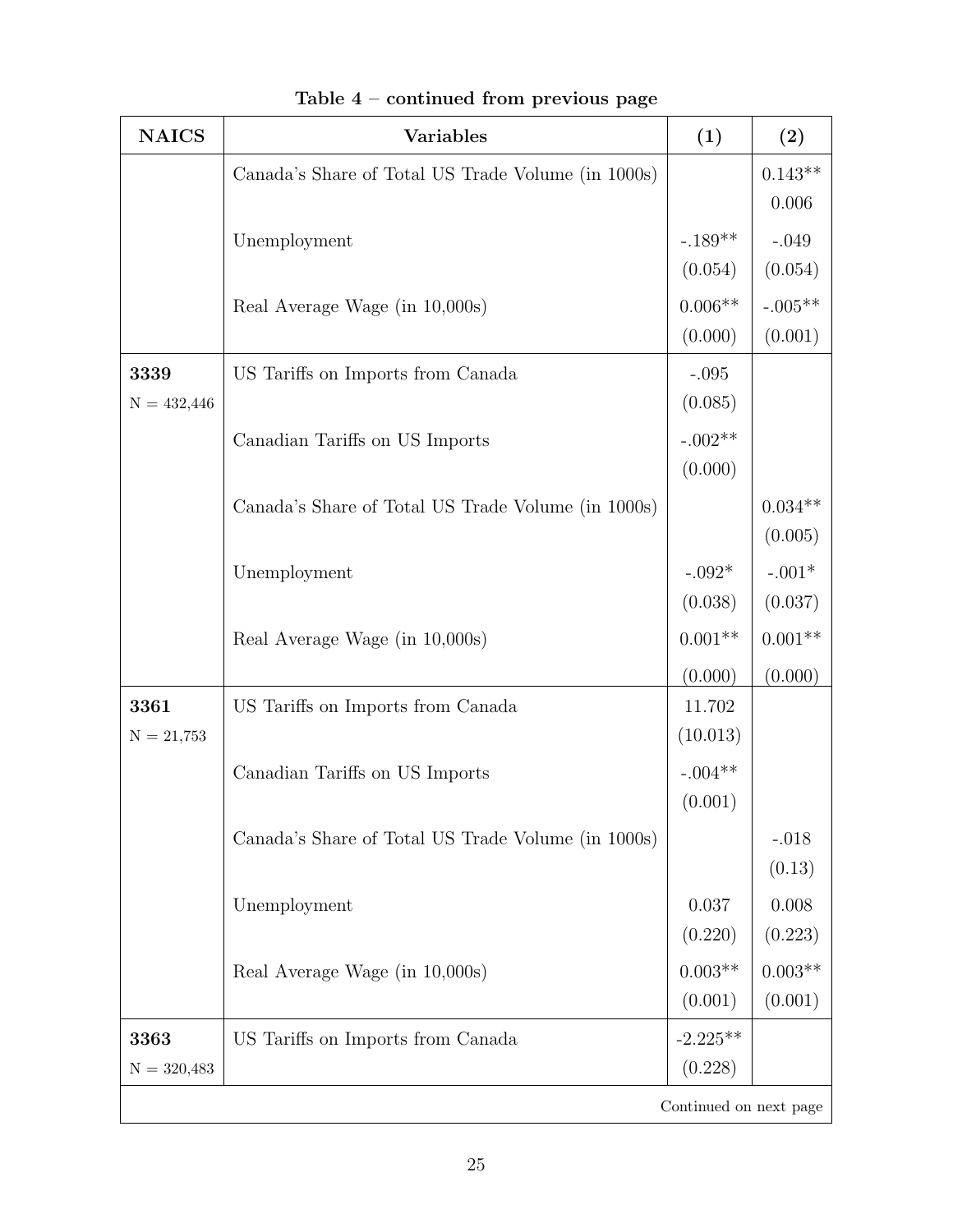| <b>NAICS</b>  | <b>Variables</b>                                   | (1)       | (2)       |
|---------------|----------------------------------------------------|-----------|-----------|
|               | Canadian Tariffs on US Imports                     | $0.002**$ |           |
|               |                                                    | (0.000)   |           |
|               | Canada's Share of Total US Trade Volume (in 1000s) |           | 0.002     |
|               |                                                    |           | (.002)    |
|               | Unemployment                                       | $-.039$   | $-.036$   |
|               |                                                    | (0.046)   | (0.046)   |
|               | Real Average Wage (in 10,000s)                     | 0.000     | 0.000     |
|               |                                                    | (0.000)   | (0.000)   |
| 3364          | US Tariffs on Imports from Canada                  | 0.125     |           |
| $N = 158,119$ |                                                    | (0.630)   |           |
|               | Canadian Tariffs on US Imports                     | $-.120$   |           |
|               |                                                    | (0.077)   |           |
|               | Canada's Share of Total US Trade Volume (in 1000s) |           | $-.049**$ |
|               |                                                    |           | (0.017)   |
|               | Unemployment                                       | $-.145*$  | $-.128*$  |
|               |                                                    | (0.065)   | (0.065)   |
|               | Real Average Wage (in 10,000s)                     | $0.002**$ | $0.002**$ |
|               |                                                    | (0.000)   | (0.000)   |

Table 4 – continued from previous page

Table 5: OLS Regression Results - Mexico

| <b>NAICS</b>           | <b>Variables</b>                  | (1)     | $\left( 2\right)$ |  |
|------------------------|-----------------------------------|---------|-------------------|--|
| 2111                   | US Tariffs on Imports from Mexico | $-.701$ |                   |  |
| $N = 509,001$          |                                   | (0.409) |                   |  |
|                        | Mexican Tariffs on US Imports     | $\cdot$ |                   |  |
| Continued on next page |                                   |         |                   |  |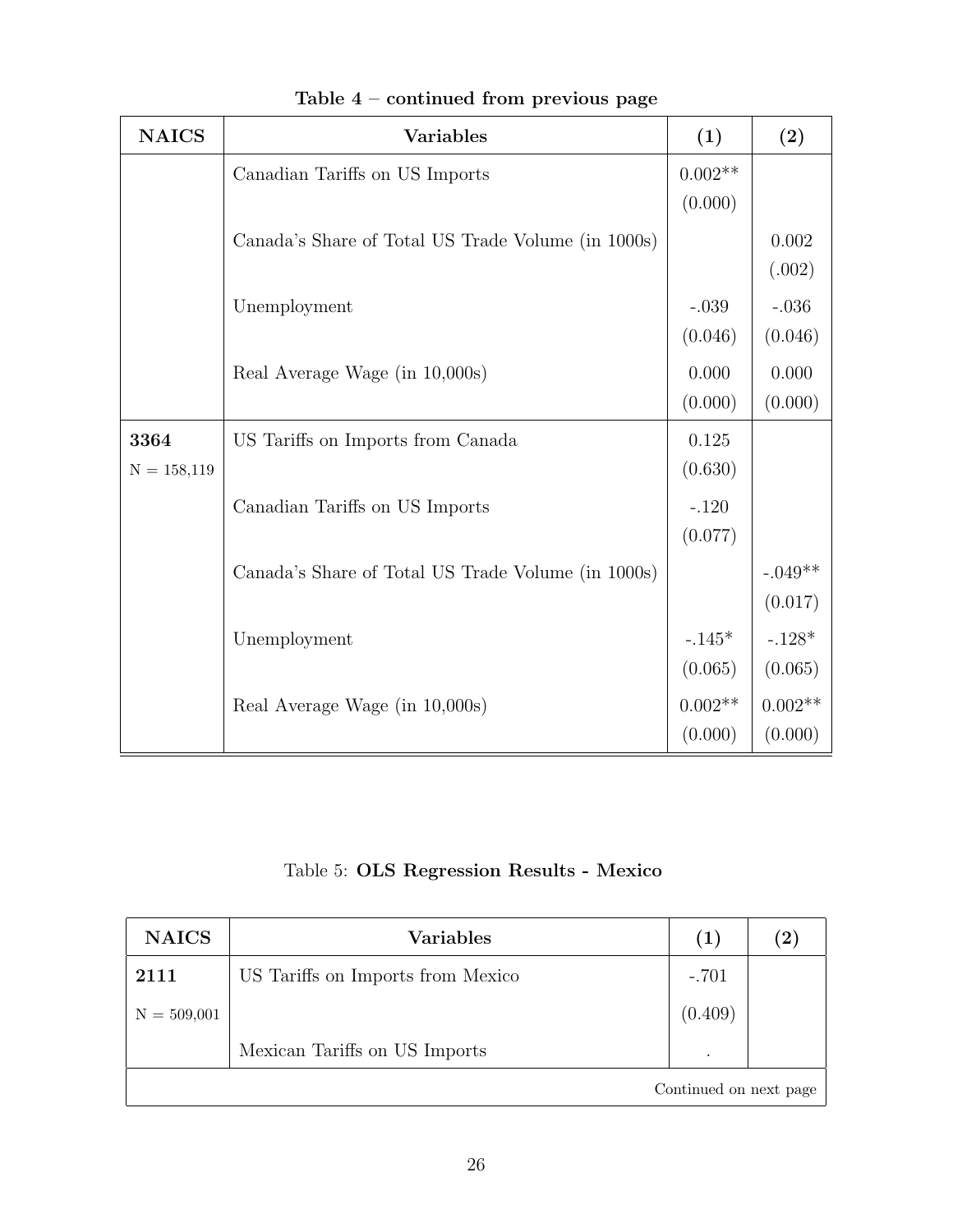| <b>NAICS</b>           | <b>Variables</b>                                   | (1)                 | (2)                  |  |  |  |
|------------------------|----------------------------------------------------|---------------------|----------------------|--|--|--|
|                        |                                                    | $\left( .\right)$   |                      |  |  |  |
|                        | Mexico's Share of Total US Trade Volume (in 1000s) |                     | $-.046$              |  |  |  |
|                        |                                                    |                     | (0.42)               |  |  |  |
|                        | Unemployment                                       | $0.258**$           | $0.258**$            |  |  |  |
|                        |                                                    | (0.042)             | (0.042)              |  |  |  |
|                        | Real Average Wage (in 10,000s)                     | $0.002**$           | $0.002**$            |  |  |  |
|                        |                                                    | (0.000)             | (0.000)              |  |  |  |
| 3251                   | US Tariffs on Imports from Mexico                  | 0.038               |                      |  |  |  |
| $N = 146,898$          |                                                    | (0.022)             |                      |  |  |  |
|                        | Mexican Tariffs on US Imports                      | $0.004*$<br>(0.002) |                      |  |  |  |
|                        |                                                    |                     |                      |  |  |  |
|                        | Mexico's Share of Total US Trade Volume (in 1000s) |                     | $-.099**$<br>(0.024) |  |  |  |
|                        | Unemployment                                       | $-.019$             | $-.011$              |  |  |  |
|                        |                                                    | (0.066)             | (0.066)              |  |  |  |
|                        | Real Average Wage (in 10,000s)                     | $0.002**$           | $0.002**$            |  |  |  |
|                        |                                                    | (0.000)             | (0.000)              |  |  |  |
| 3341                   | US Tariffs on Imports from Mexico                  | $0.604**$           |                      |  |  |  |
| $N = 109,339$          |                                                    | (0.135)             |                      |  |  |  |
|                        | Mexican Tariffs on US Imports                      | $-.037**$           |                      |  |  |  |
|                        |                                                    | (0.008)             |                      |  |  |  |
|                        | Mexico's Share of Total US Trade Volume (in 1000s) |                     | $0.081**$            |  |  |  |
|                        |                                                    |                     | (0.018)              |  |  |  |
|                        | Unemployment                                       | $-.454^{**}$        | $-.488**$            |  |  |  |
|                        |                                                    | (0.100)             | (0.100)              |  |  |  |
|                        | Real Average Wage (in 10,000s)                     | $0.001**$           | $0.001^{\ast\ast}$   |  |  |  |
|                        |                                                    | (0.000)             | (0.00)               |  |  |  |
| Continued on next page |                                                    |                     |                      |  |  |  |

Table 5 – continued from previous page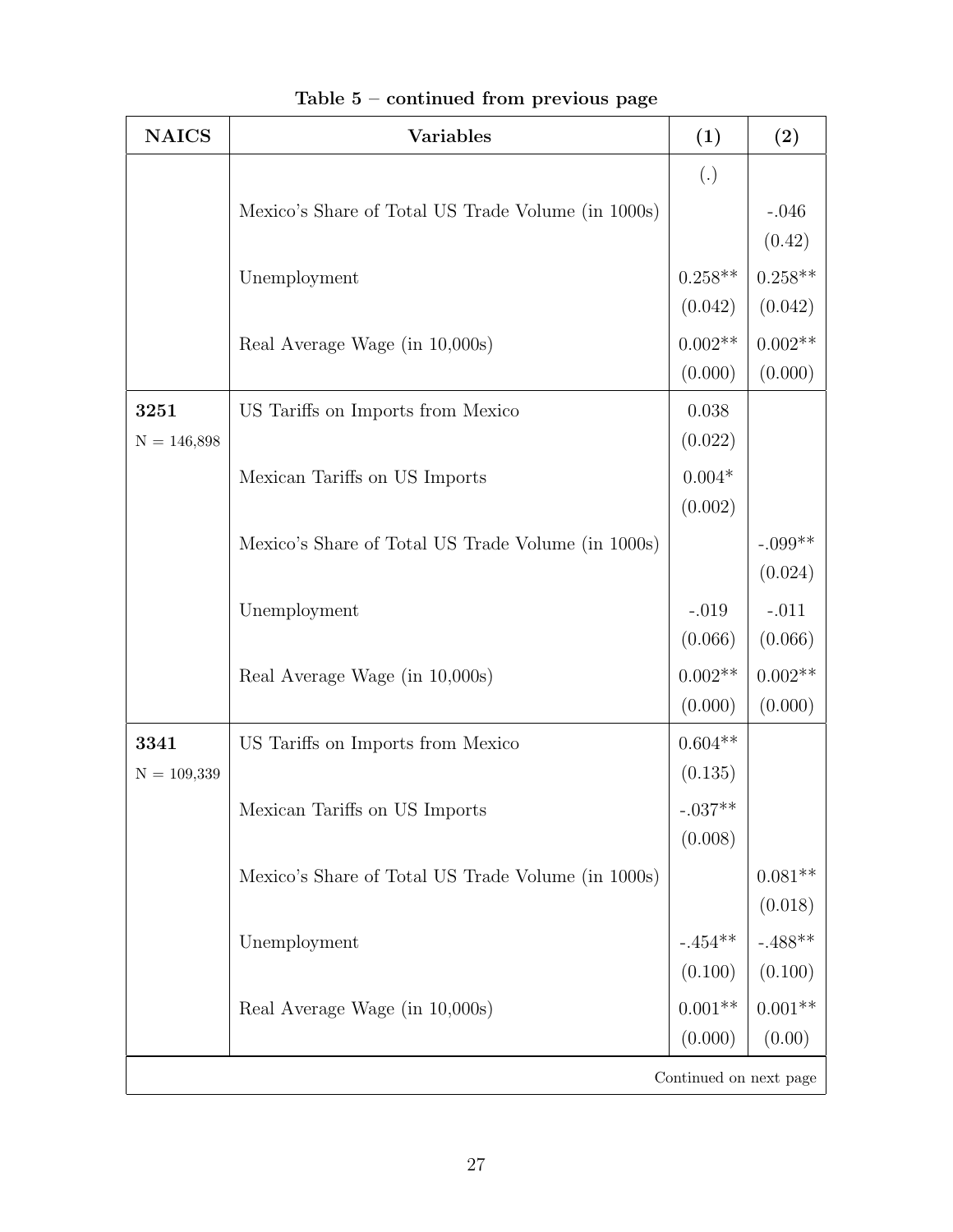| <b>NAICS</b>  | <b>Variables</b>                                   | (1)                    | (2)              |
|---------------|----------------------------------------------------|------------------------|------------------|
| 3342          | US Tariffs on Imports from Mexico                  | $0.535*$               |                  |
| $N = 144,729$ |                                                    | (0.214)                |                  |
|               | Mexican Tariffs on US Imports                      | 0.000                  |                  |
|               |                                                    | (0.005)                |                  |
|               | Mexico's Share of Total US Trade Volume (in 1000s) |                        | $-.141**$        |
|               |                                                    |                        | (0.012)          |
|               | Unemployment                                       | 0.134                  | 0.136            |
|               |                                                    | (0.080)                | (0.080)          |
|               | Real Average Wage (in 10,000s)                     | $0.001**$              | $0.001**$        |
|               |                                                    | (0.000)                | (0.000)          |
| 3343          | US Tariffs on Imports from Mexico                  |                        |                  |
| $N = 39,265$  |                                                    | (.)                    |                  |
|               | Mexican Tariffs on US Imports                      |                        |                  |
|               |                                                    | $\left( .\right)$      |                  |
|               | Mexico's Share of Total US Trade Volume (in 1000s) |                        | $\left(.\right)$ |
|               |                                                    | $-.015$                | $-.015$          |
|               | Unemployment                                       | (0.153)                | (0.153)          |
|               | Real Average Wage (in 10,000s)                     | $0.004**$              | $0.004**$        |
|               |                                                    | (0.001)                | (0.001)          |
| 3344          | US Tariffs on Imports from Mexico                  | 0.010                  |                  |
| $N = 374,785$ |                                                    | (0.037)                |                  |
|               | Mexican Tariffs on US Imports                      |                        |                  |
|               |                                                    | $\left( .\right)$      |                  |
|               | Mexico's Share of Total US Trade Volume (in 1000s) |                        | $-.016**$        |
|               |                                                    |                        | (0.004)          |
|               | Unemployment                                       | $-.137**$              | $-.136**$        |
|               |                                                    | (0.049)                | (0.049)          |
|               |                                                    | Continued on next page |                  |

Table 5 – continued from previous page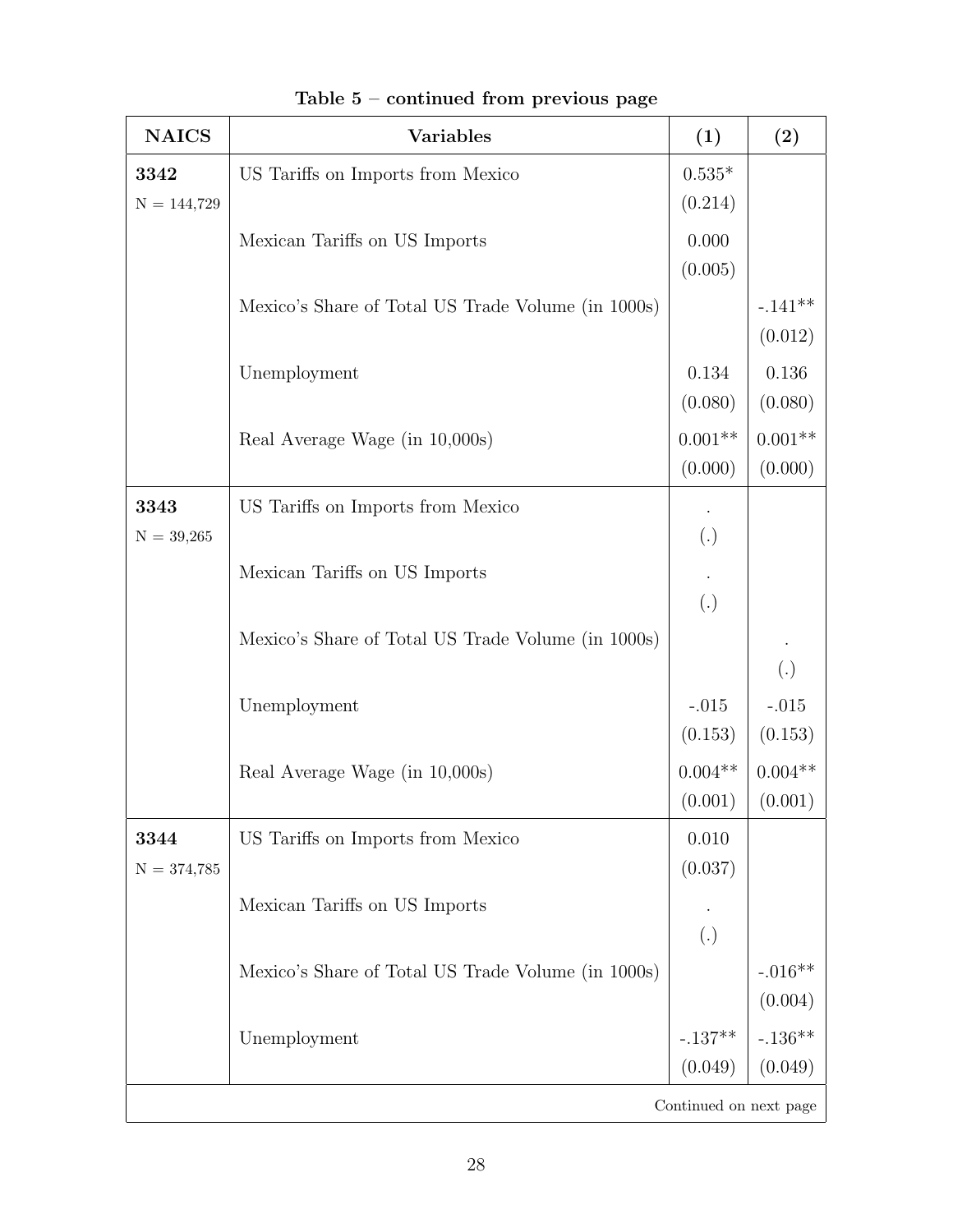| <b>NAICS</b>  | <b>Variables</b>                                   | (1)               | (2)       |  |  |  |  |
|---------------|----------------------------------------------------|-------------------|-----------|--|--|--|--|
|               | Real Average Wage (in 10,000s)                     | $0.002**$         | $0.001**$ |  |  |  |  |
|               |                                                    | (0.000)           | (0.000)   |  |  |  |  |
| 3345          | US Tariffs on Imports from Mexico                  | $0.135**$         |           |  |  |  |  |
| $N = 405,325$ |                                                    | (0.013)           |           |  |  |  |  |
|               | Mexican Tariffs on US Imports                      | 0.001             |           |  |  |  |  |
|               |                                                    | (0.003)           |           |  |  |  |  |
|               | Mexico's Share of Total US Trade Volume (in 1000s) |                   | $-.008**$ |  |  |  |  |
|               |                                                    |                   | (0.003)   |  |  |  |  |
|               | Unemployment                                       | $-.007$           | $-.002$   |  |  |  |  |
|               |                                                    | (0.042)           | (0.042)   |  |  |  |  |
|               | Real Average Wage (in 10,000s)                     | $0.002**$         | $0.002**$ |  |  |  |  |
|               |                                                    | (0.000)           | (0.000)   |  |  |  |  |
| 3353          | US Tariffs on Imports from Mexico                  | $-.506**$         |           |  |  |  |  |
| $N = 177,308$ |                                                    | (0.117)           |           |  |  |  |  |
|               | Mexican Tariffs on US Imports                      |                   |           |  |  |  |  |
|               |                                                    | $\left( .\right)$ |           |  |  |  |  |
|               | Mexico's Share of Total US Trade Volume (in 1000s) |                   | $0.028**$ |  |  |  |  |
|               |                                                    |                   | (0.001)   |  |  |  |  |
|               | Unemployment                                       | $-.033$           | $-.030$   |  |  |  |  |
|               |                                                    | (0.062)           | (0.062)   |  |  |  |  |
|               | Real Average Wage (in 10,000s)                     | 0.000             | 0.000     |  |  |  |  |
|               |                                                    | (0.000)           | (0.000)   |  |  |  |  |
| 3359          | US Tariffs on Imports from Mexico                  | $-.011$           |           |  |  |  |  |
| $N = 134,503$ |                                                    | (0.044)           |           |  |  |  |  |
|               | Mexican Tariffs on US Imports                      |                   |           |  |  |  |  |
|               |                                                    | $\left( .\right)$ |           |  |  |  |  |
|               | Mexico's Share of Total US Trade Volume (in 1000s) |                   | 0.002     |  |  |  |  |
|               |                                                    |                   | (0.005)   |  |  |  |  |
|               | Continued on next page                             |                   |           |  |  |  |  |

Table 5 – continued from previous page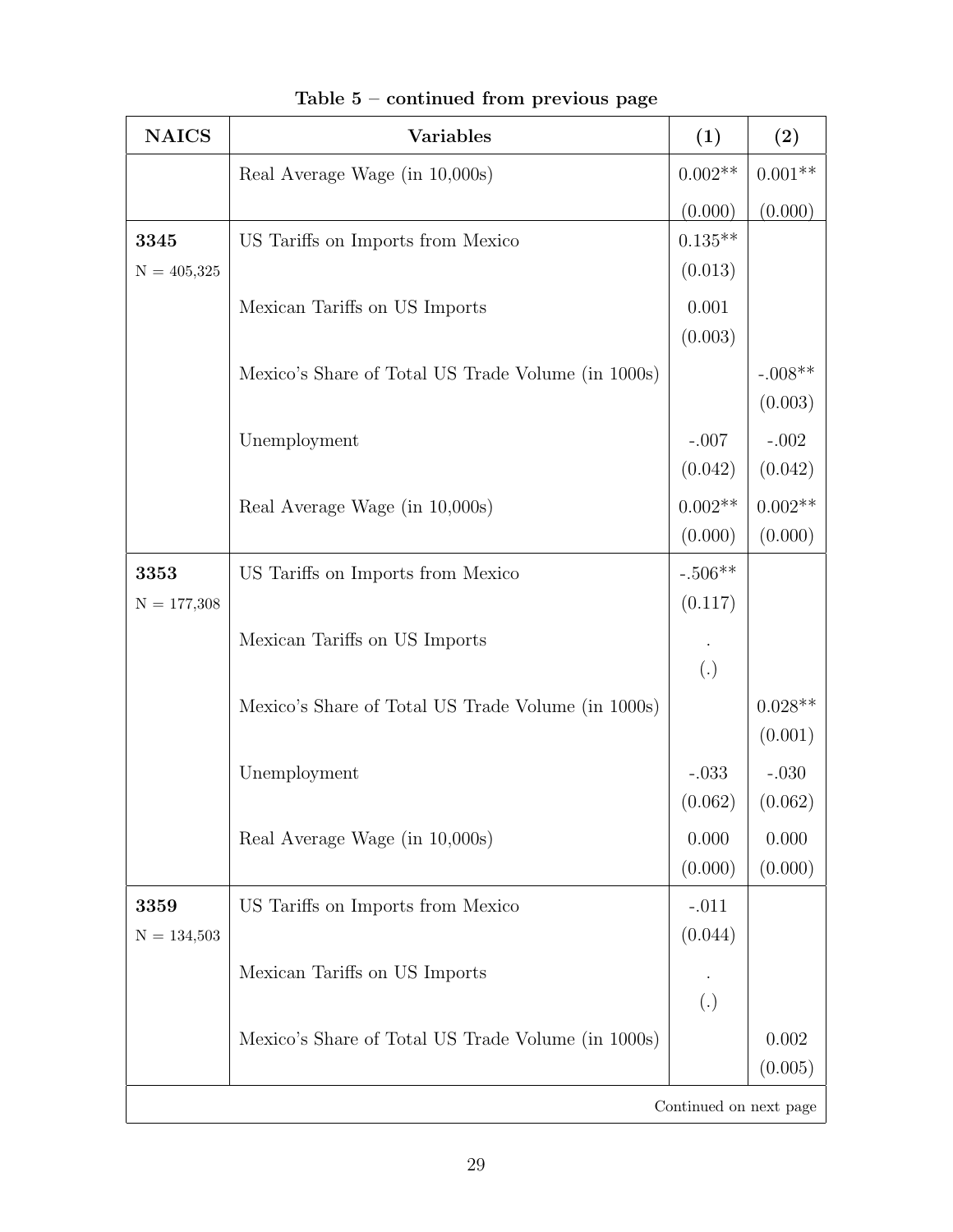| <b>NAICS</b> | <b>Variables</b>                                   | (1)               | (2)       |
|--------------|----------------------------------------------------|-------------------|-----------|
|              | Unemployment                                       | $-.166*$          | $-.166*$  |
|              |                                                    | (0.079)           | (0.079)   |
|              | Real Average Wage (in 10,000s)                     | $0.003**$         | $0.003**$ |
|              |                                                    | (0.000)           | (0.001)   |
| 3361         | US Tariffs on Imports from Mexico                  | $-.027$           |           |
| $N = 21,753$ |                                                    | (0.071)           |           |
|              | Mexican Tariffs on US Imports                      |                   |           |
|              |                                                    | $\left( .\right)$ |           |
|              | Mexico's Share of Total US Trade Volume (in 1000s) |                   | $-.079$   |
|              |                                                    |                   | (0.028)   |
|              | Unemployment                                       | $0.457*$          | 0.420     |
|              |                                                    | (0.218)           | (0.219)   |
|              | Real Average Wage (in 10,000s)                     | $0.003**$         | $0.003**$ |
|              |                                                    | (0.000)           | (0.001)   |

Table 5 – continued from previous page

Table 6: DiD Regression Results

| <b>NAICS</b>           | <b>Variables</b>   | Canada    | Mexico    |
|------------------------|--------------------|-----------|-----------|
| 2111                   | Post and Treatment | $-.012**$ | $-.015**$ |
| $N_C = 46,662$         |                    | (0.002)   | (0.002)   |
| $N_M = 121,400$        | Post: 2004-2005    | $-.006**$ | $-.004$   |
|                        |                    | (0.002)   | (0.002)   |
|                        | Treatment          | $0.010**$ | $0.010**$ |
|                        |                    | (0.002)   | (0.002)   |
|                        | Unemployment       | 0.128     | $0.147*$  |
|                        |                    | (0.064)   | (0.065)   |
| Continued on next page |                    |           |           |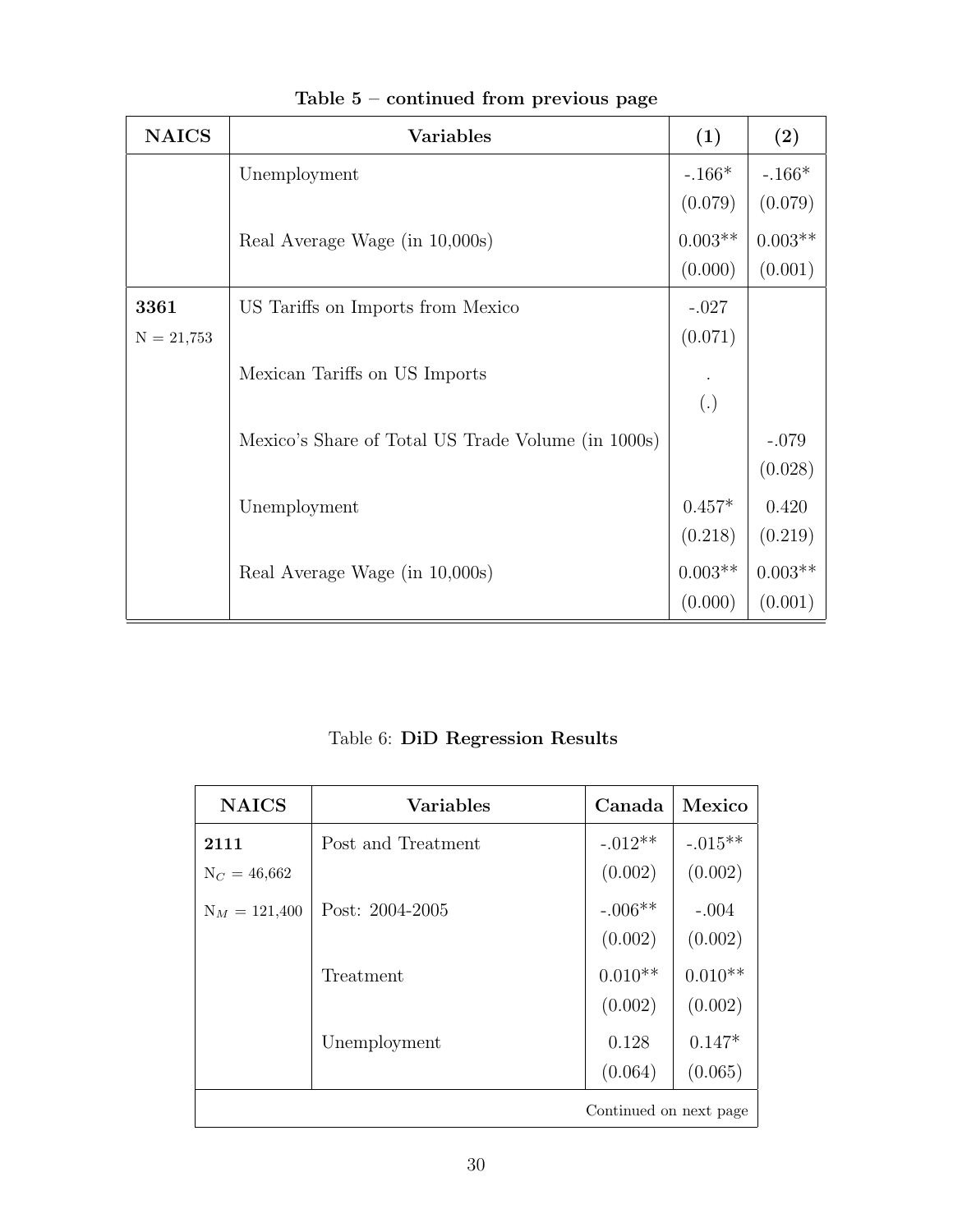| <b>NAICS</b>   | <b>Variables</b>               | Canada                 | Mexico    |
|----------------|--------------------------------|------------------------|-----------|
|                | Real Average Wage (in 10,000s) | $0.003**$              | $0.003**$ |
|                |                                | (0.000)                | (0.000)   |
| 3221           | Post and Treatment             | 0.009                  |           |
| $N_C = 46,662$ |                                | (0.007)                |           |
|                | Post: 2004-2005                | $-.014*$               |           |
|                |                                | (0.005)                |           |
|                | Treatment                      | $-.006$                |           |
|                |                                | (0.006)                |           |
|                | Unemployment                   | 0.242                  |           |
|                |                                | (0.180)                |           |
|                | Real Average Wage (in 10,000s) | $0.005*$               |           |
|                |                                | (0.002)                |           |
| 3251           | Post and Treatment             | $-.012*$               | $-.012*$  |
| $N_C = 46,662$ |                                | (0.004)                | (0.004)   |
| $N_M = 34,117$ | Post: 2004-2005                | $-.002$                | $-.002$   |
|                |                                | (0.004)                | (0.003)   |
|                | Treatment                      | 0.004                  | 0.002     |
|                |                                | (0.003)                | (0.004)   |
|                | Unemployment                   | $0.340**$              | $0.370**$ |
|                |                                | (0.112)                | (0.114)   |
|                | Real Average Wage (in 10,000s) | $0.005**$              | $0.005**$ |
|                |                                | (0.001)                | (0.001)   |
| 3252           | Post and Treatment             | $-.018**$              |           |
| $N_C = 46,662$ |                                | (0.006)                |           |
|                | Post: 2004-2005                | $-.019**$              |           |
|                |                                | (0.005)                |           |
|                | Treatment                      | $0.014*$               |           |
|                |                                | (0.005)                |           |
|                | Unemployment                   | $-.567**$              |           |
|                |                                | Continued on next page |           |

Table 6 – continued from previous page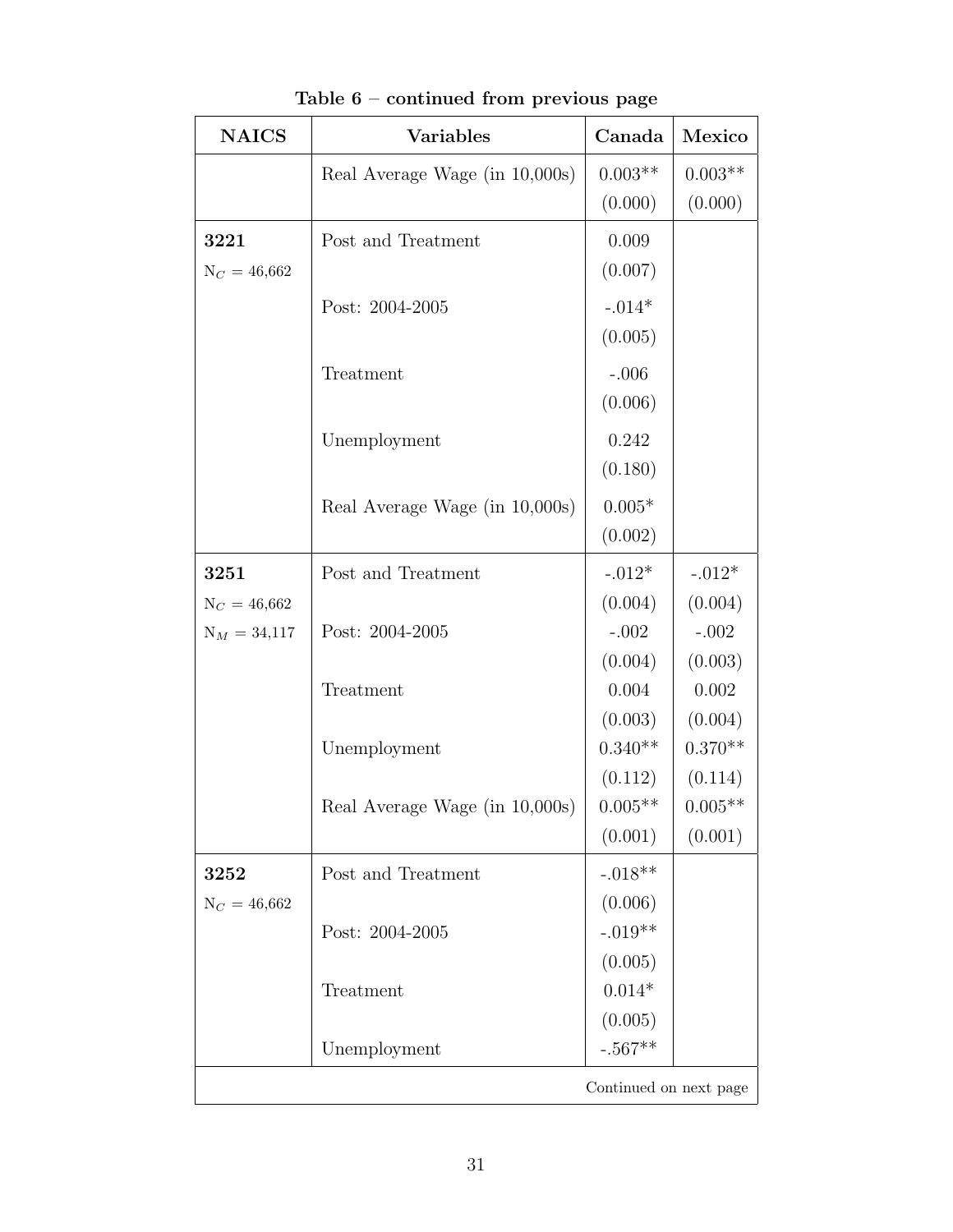| <b>NAICS</b>   | <b>Variables</b>               | Canada                 | Mexico |
|----------------|--------------------------------|------------------------|--------|
|                |                                | (0.165)                |        |
|                | Real Average Wage (in 10,000s) | $0.008**$              |        |
|                |                                | (0.001)                |        |
| 3261           | Post and Treatment             | $-.005*$               |        |
| $N_C = 46,662$ |                                | (0.002)                |        |
|                | Post: 2004-2005                | $-.034**$              |        |
|                |                                | (0.002)                |        |
|                | Treatment                      | 0.002                  |        |
|                |                                | (0.002)                |        |
|                | Unemployment                   | $-.019$                |        |
|                |                                | (0.052)                |        |
|                | Real Average Wage (in 10,000s) | $-.004**$              |        |
|                |                                | (0.001)                |        |
| 3331           | Post and Treatment             | 0.003                  |        |
| $N_C = 46,662$ |                                | (0.004)                |        |
|                | Post: 2004-2005                | $-.035$                |        |
|                |                                | (0.003)                |        |
|                | Treatment                      | $-.009**$              |        |
|                |                                | (0.003)                |        |
|                | Unemployment                   | 0.195                  |        |
|                |                                | (0.103)                |        |
|                | Real Average Wage (in 10,000s) | $-.019**$              |        |
|                |                                | (0.002)                |        |
| 3339           | Post and Treatment             | 0.003                  |        |
| $N_C = 97,838$ |                                | (0.003)                |        |
|                | Post: 2004-2005                | $-.028**$              |        |
|                |                                | (0.002)                |        |
|                | Treatment                      | $-.006**$              |        |
|                |                                | (0.002)                |        |
|                | Unemployment                   | $0.240**$              |        |
|                |                                | (0.066)                |        |
|                |                                | Continued on next page |        |

Table 6 – continued from previous page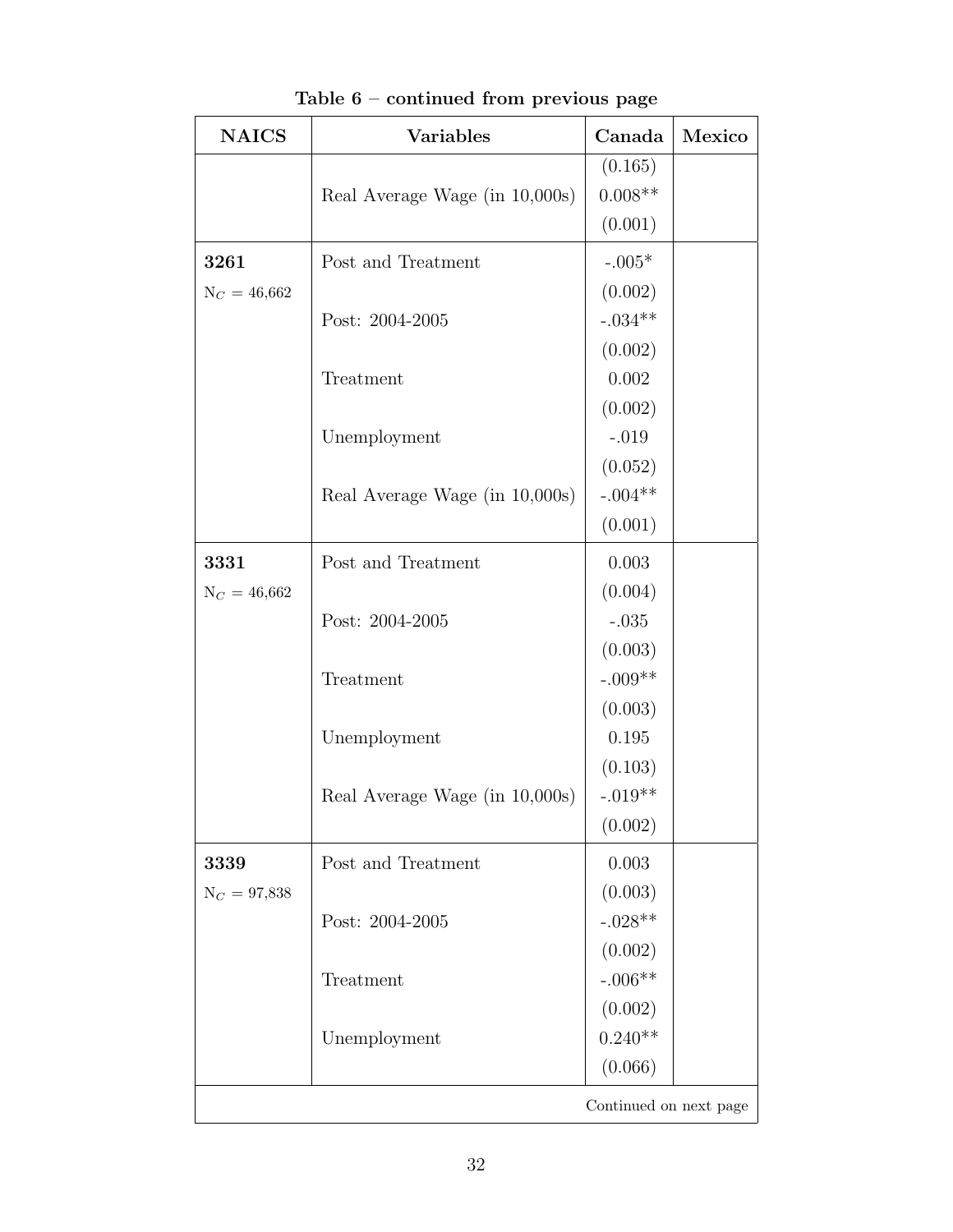| <b>NAICS</b>           | <b>Variables</b>               | Canada  | Mexico    |
|------------------------|--------------------------------|---------|-----------|
|                        | Real Average Wage (in 10,000s) | 0.000   |           |
|                        |                                | (0.000) |           |
| 3341                   | Post and Treatment             |         | $-.008$   |
| $N_M = 24,299$         |                                |         | (0.006)   |
|                        | Post: 2004-2005                |         | $-.046**$ |
|                        |                                |         | (0.005)   |
|                        | Treatment                      |         | 0.003     |
|                        |                                |         | (0.005)   |
|                        | Unemployment                   |         | $-.271$   |
|                        |                                |         | (0.158)   |
|                        | Real Average Wage (in 10,000s) |         | 0.000     |
|                        |                                |         | (0.000)   |
| 3342                   | Post and Treatment             |         | $-.015**$ |
| $N_M = 31,733$         |                                |         | (0.005)   |
|                        | Post: 2004-2005                |         | $-.033**$ |
|                        |                                |         | (0.004)   |
|                        | Treatment                      |         | $0.012**$ |
|                        |                                |         | (0.004)   |
|                        | Unemployment                   |         | $-.003$   |
|                        |                                |         | (0.001)   |
|                        | Real Average Wage (in 10,000s) |         | $0.003**$ |
|                        |                                |         | (0.001)   |
| 3343                   | Post and Treatment             |         | 0.001     |
| $N_M = 8,541$          |                                |         | (0.009)   |
|                        | Post: 2004-2005                |         | $-.039**$ |
|                        |                                |         | (0.008)   |
|                        | Treatment                      |         | $-.008$   |
|                        |                                |         | (0.008)   |
|                        | Unemployment                   |         | 0.081     |
|                        |                                |         | (0.243)   |
|                        | Real Average Wage (in 10,000s) |         | 0.005     |
| Continued on next page |                                |         |           |

| Table $6$ – continued from previous page |  |  |  |
|------------------------------------------|--|--|--|
|------------------------------------------|--|--|--|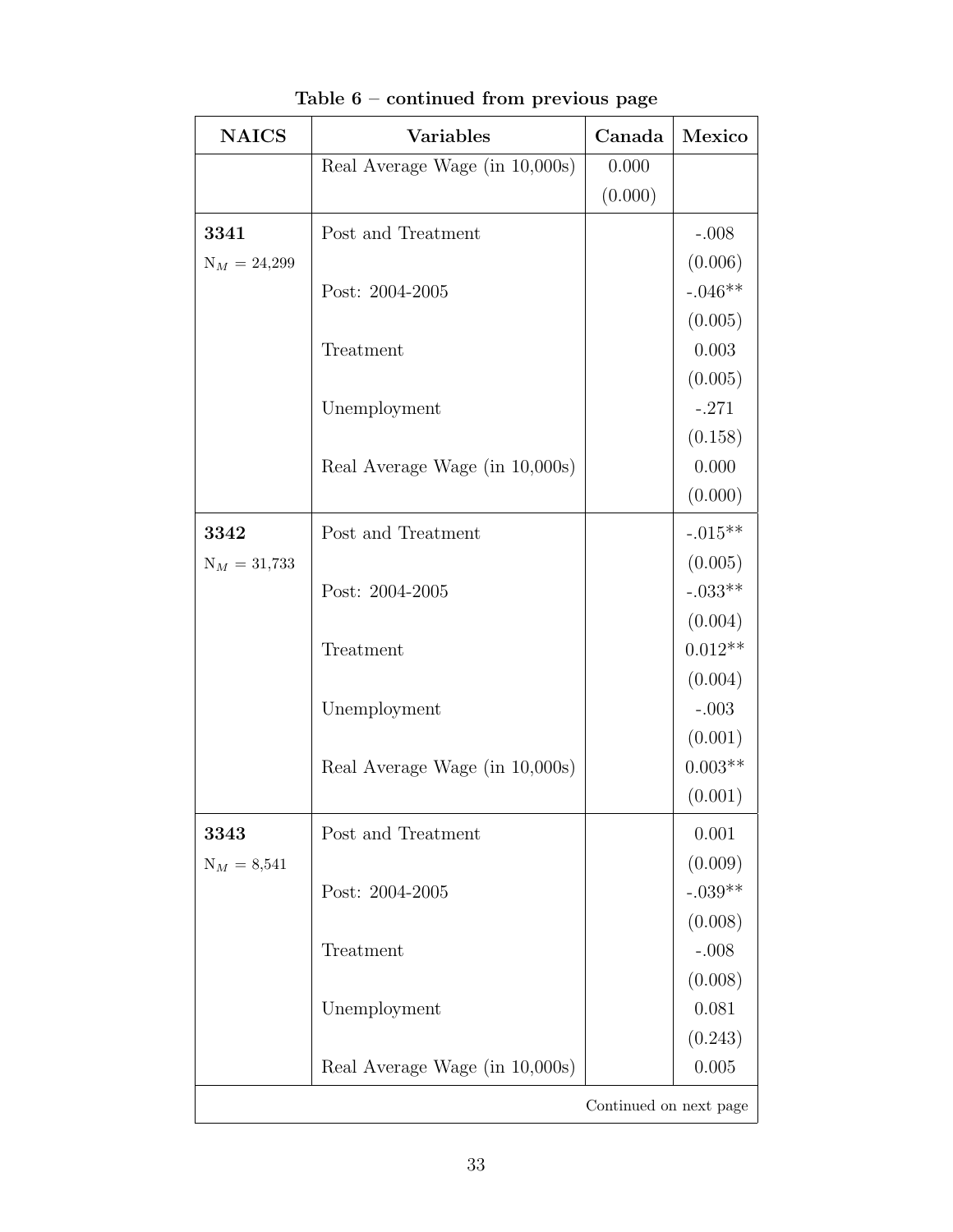| <b>NAICS</b>           | <b>Variables</b>               | Canada | Mexico    |
|------------------------|--------------------------------|--------|-----------|
|                        |                                |        | (0.003)   |
| 3344                   | Post and Treatment             |        | $-.006$   |
| $N_M = 83,576$         |                                |        | (0.003)   |
|                        | Post: 2004-2005                |        | $-.041**$ |
|                        |                                |        | (0.003)   |
|                        | Treatment                      |        | 0.000     |
|                        |                                |        | (0.003)   |
|                        | Unemployment                   |        | $-.048$   |
|                        |                                |        | (0.079)   |
|                        | Real Average Wage (in 10,000s) |        | $0.002**$ |
|                        |                                |        | (0.000)   |
| 3345                   | Post and Treatment             |        | 0.000     |
| $N_M = 93,256$         |                                |        | (0.003)   |
|                        | Post: 2004-2005                |        | $-.030**$ |
|                        |                                |        | (0.002)   |
|                        | Treatment                      |        | $-.002$   |
|                        |                                |        | (0.002)   |
|                        | Unemployment                   |        | $-.003$   |
|                        |                                |        | (0.070)   |
|                        | Real Average Wage (in 10,000s) |        | $0.005**$ |
|                        |                                |        | (0.001)   |
| 3353                   | Post and Treatment             |        | $-.003$   |
| $N_M = 39,964$         |                                |        | (0.004)   |
|                        | Post: 2004-2005                |        | $-.021**$ |
|                        |                                |        | (0.003)   |
|                        | Treatment                      |        | 0.000     |
|                        |                                |        | (0.003)   |
|                        | Unemployment                   |        | $0.276*$  |
|                        |                                |        | (0.106)   |
|                        | Real Average Wage (in 10,000s) |        | 0.001     |
| Continued on next page |                                |        |           |

Table 6 – continued from previous page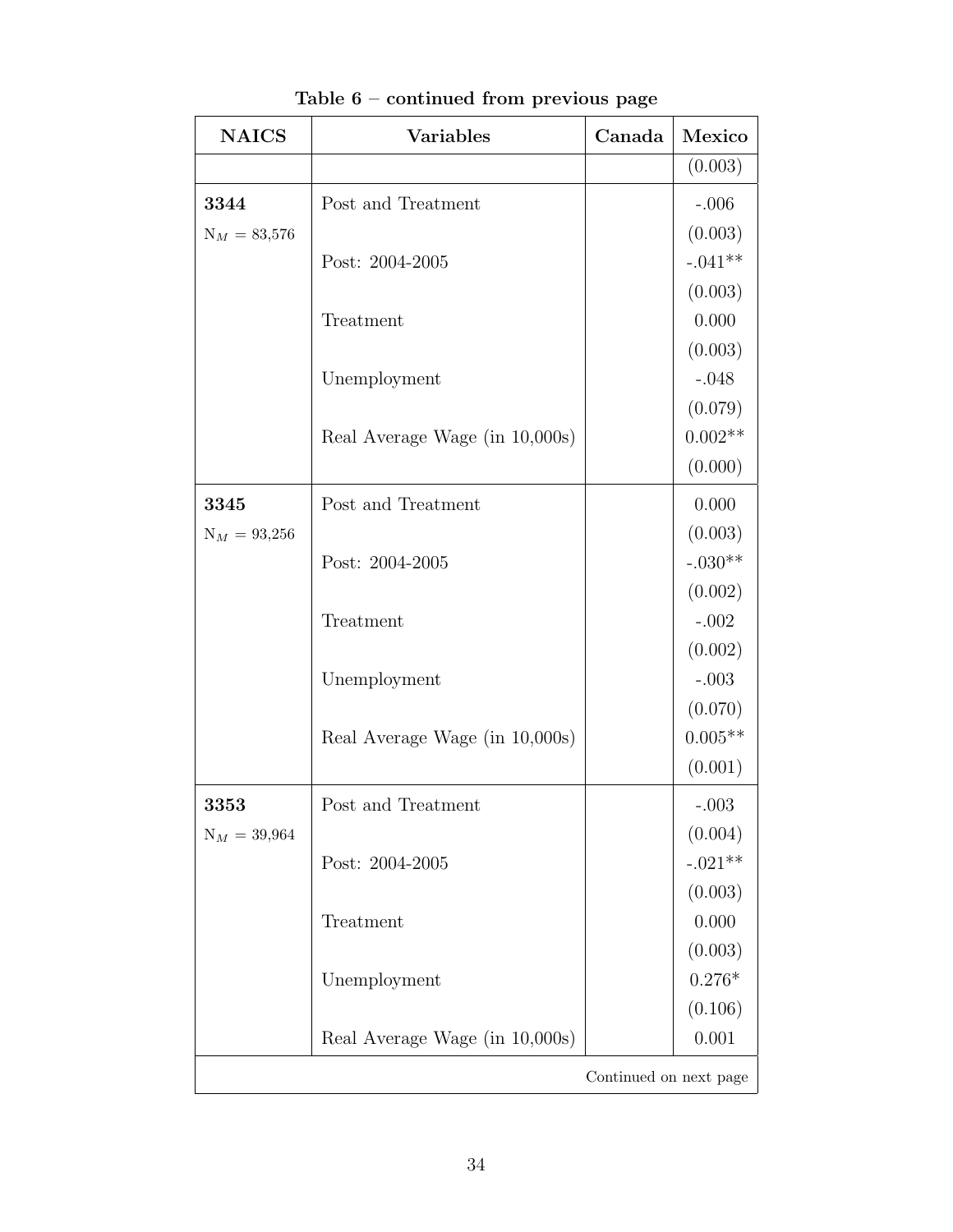| <b>NAICS</b>           | <b>Variables</b>               | Canada    | Mexico    |
|------------------------|--------------------------------|-----------|-----------|
|                        |                                |           | (0.001)   |
| 3359                   | Post and Treatment             |           | $-.007$   |
| $N_M = 30,975$         |                                |           | (0.005)   |
|                        | Post: 2004-2005                |           | $-.031**$ |
|                        |                                |           | (0.004)   |
|                        | Treatment                      |           | 0.004     |
|                        |                                |           | (0.004)   |
|                        | Unemployment                   |           | $-.051$   |
|                        |                                |           | (0.126)   |
|                        | Real Average Wage (in 10,000s) |           | $-.004**$ |
|                        |                                |           | (0.001)   |
| 3361                   | Post and Treatment             | $-.049**$ | $-.052**$ |
| $N_C = 4,980$          |                                | (0.015)   | (0.014)   |
| $N_M = 5,590$          | Post: 2004-2005                | $-.003$   | $-.003$   |
|                        |                                | (0.012)   | (0.011)   |
|                        | Treatment                      | $0.032*$  | $0.036*$  |
|                        |                                | (0.013)   | (0.013)   |
|                        | Unemployment                   | 0.324     | 0.296     |
|                        |                                | (0.376)   | (0.377)   |
|                        | Real Average Wage (in 10,000s) | 0.003     | 0.003     |
|                        |                                | (0.001)   | (0.001)   |
| 3363                   | Post and Treatment             | 0.001     |           |
| $N_C = 72,308$         |                                | (0.003)   |           |
|                        | Post: 2004-2005                | $-.025$   |           |
|                        |                                | (0.002)   |           |
|                        | Treatment                      | $-.005$   |           |
|                        |                                | (0.002)   |           |
|                        | Unemployment                   | 0.151     |           |
|                        |                                | (0.069)   |           |
|                        | Real Average Wage (in 10,000s) | 0.000     |           |
| Continued on next page |                                |           |           |

Table 6 – continued from previous page